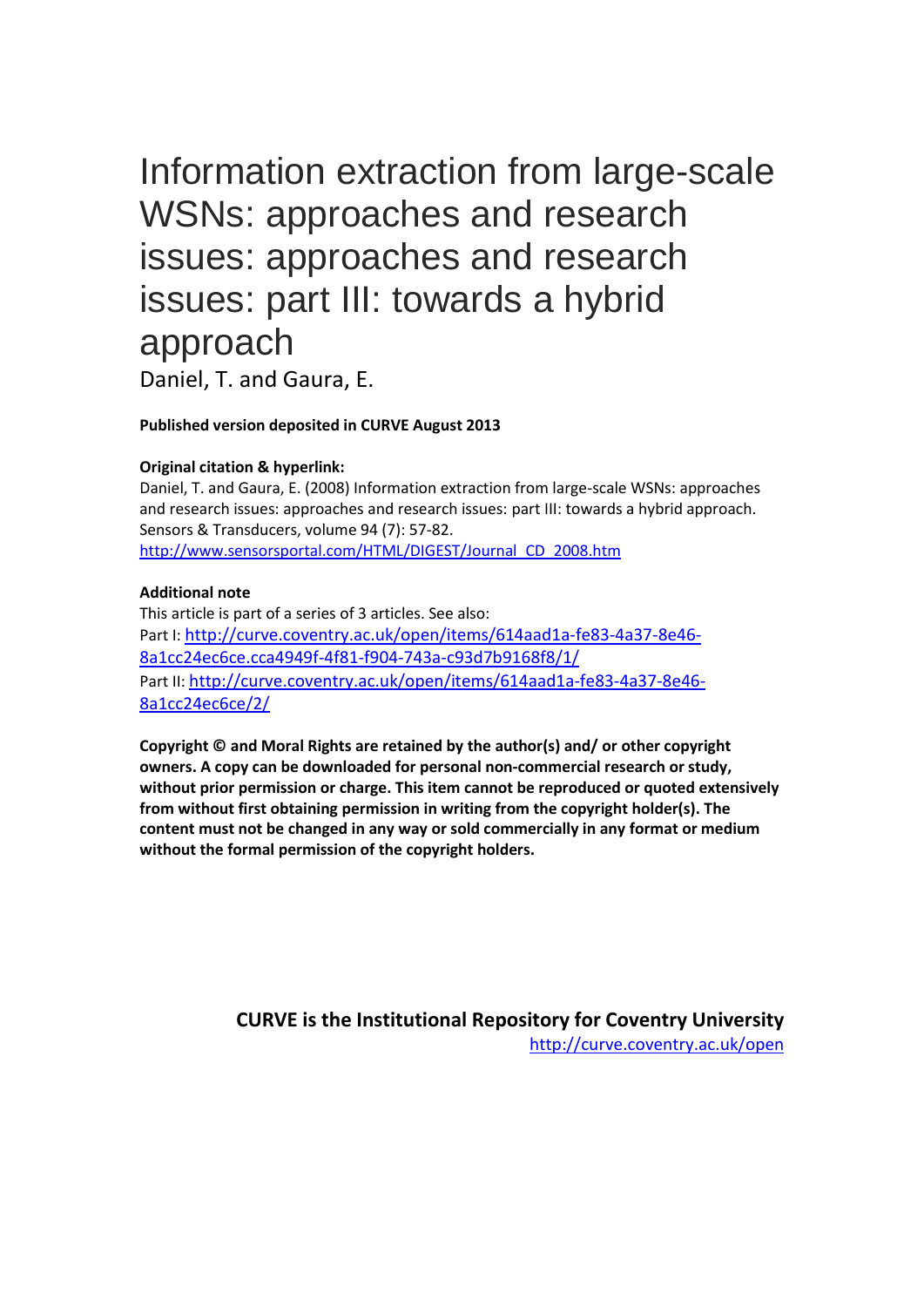

**Sensors & Transducers** 

**ISSN 1726-5479** © 2008 by IFSA *http://www.sensorsportal.com*

# **Information Extraction from Large-scale WSNs: Approaches and Research Issues Part III: Towards a Hybrid Approach**

# **Tessa DANIEL, Elena GAURA**

Cogent Computing Applied Research Centre, Coventry University, UK CV1 5FB E-mail: e.gaura@coventry.ac.uk, www.cogentcomputing.org

*Received: 29 June 2008 /Accepted: 21 July 2008 /Published: 31 July 2008*

Abstract: Regardless of the application domain and deployment scope, the ability to retrieve information is critical to the successful functioning of any wireless sensor network (WSN) system. In general, information extraction procedures can be categorized into three main approaches: agentbased, query-based and macroprogramming. Whilst query-based systems are the most popular, macroprogramming techniques provide a more general-purpose approach to distributed computation. Finally, the agent-based approaches tailor the information extraction mechanism to the type of information needed and the configuration of the network it needs to be extracted from. This suite of three papers (Part I-III) offers an extensive survey of the literature in the area of WSN information extraction, covering in Part I and Part II the three main approaches above. Part III highlights the open research questions and issues faced by deployable WSN system designers and discusses the potential benefits of both in-network processing and complex querying for large scale wireless informational systems. *Copyright © 2008 IFSA.*

**Keywords:** Information extraction, Mobile agents, Wireless sensor network architectures

# **1. Introduction**

This is the third in a series of three articles surveying information extraction approaches for large scale WSNs. Parts I and II have looked at the three main approaches: agent-based, macroprogramming, and query based. Each of the three approaches to information extraction surveyed in detail in Parts I and II of this suite of papers is suitable for a number of applications. They each have strengths but pose challenges as well. In summary, the agent-based approach provides a high degree of expressiveness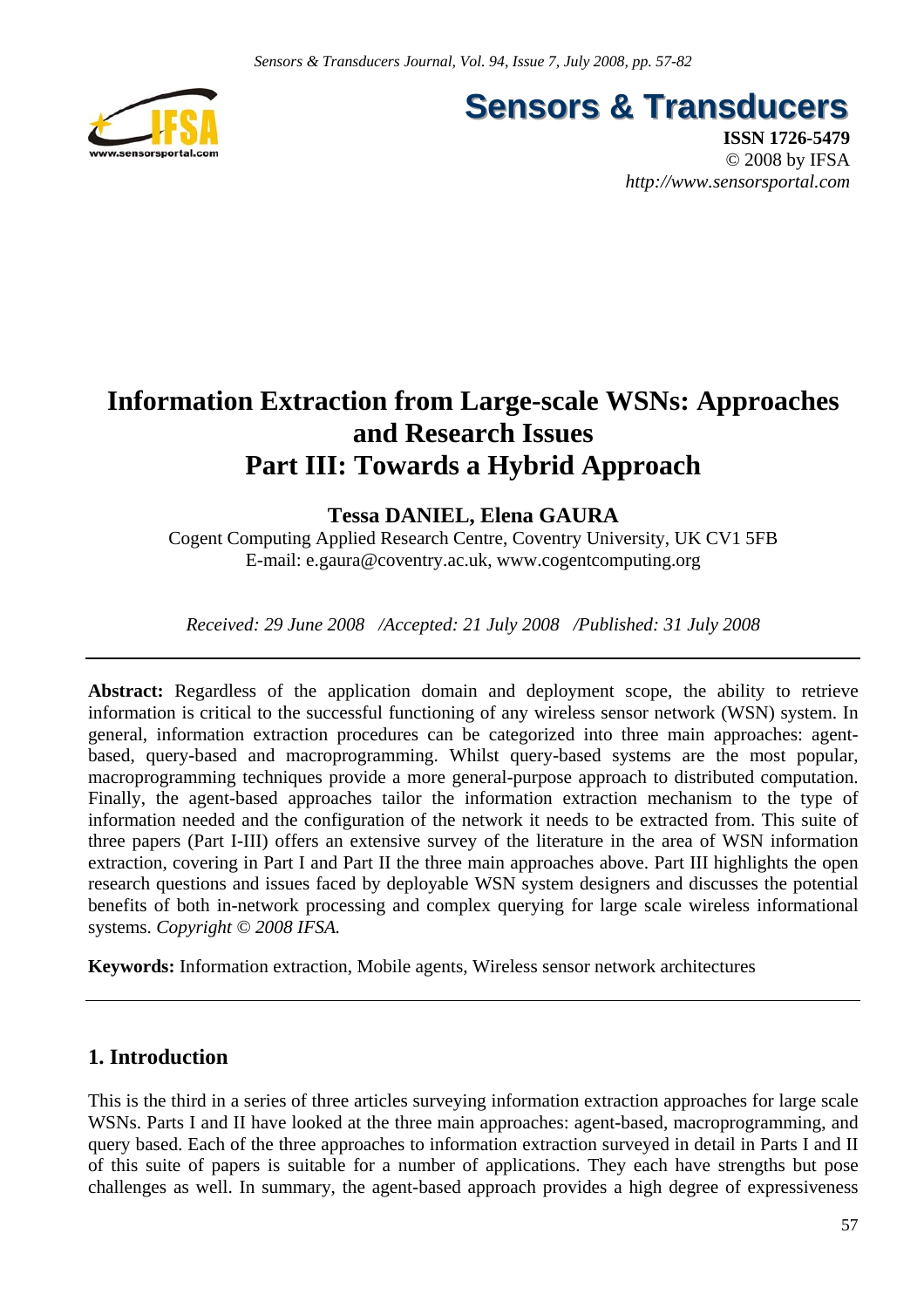and flexibility, as do the macroprogramming approaches, but they are both more difficult to implement into deployable WSN systems. The query-based systems have, as their key feature, ease of use but are limited in the types of queries that can be posed to the network. Macroprogramming tries to address this by providing powerful constructs for capturing higher level behaviour through global programs but introduce a steep learning curve to the user.

In this, the third part of the series, the authors here argue the case for a hybrid approach that retains the simplicity and ease of use of the more traditional query-based approaches while allowing the inclusion of useful logical abstractions provided by macroprogramming approaches to facilitate construction and resolution of more powerful queries. Such an approach would need to incorporate some of the principles of agent-based systems, such as collaboration and decision making in the network, in assisting in query resolution. In this context it can be hypothesized that end-users of WSN applications could be provided with the ability to construct and pose higher level information requests instead of simple queries requiring the collection of raw sensed values or the calculation of simple aggregates over the entire network [1].

Complex query type constructs that allow the expression of phenomenological spatio-temporal characteristics would provide the means for exploiting the very core of the networked sensing concept at large scale. Moreover, providing the end-user with a system that produces responses to these higher level requests for information within the network instead of as a result of post-collection analysis of all data would most certainly demolish one of the largest road-blocks of the WSN technology in its route to adoption: ensuring user acceptability. In the quest for testing the above hypothesis, the paper here looks at some of the open research issues the community faces with respect to information extraction, raises research question relating to the usefulness of in-network processing from an informational viewpoint and concludes the paper suite.

The paper is structured as follows: Section 2 identifies a family of applications which would benefit from a WSN-integrated higher level information extraction and delivery mechanism and surveys the state of the art of deployments in the identified application area. Section 3 describes the requirements for an integrated high-level information extraction mechanism, according to the authors' view, and reviews prior art in complex querying and in-network processing. Section 4 identifies WSN topologies, architectures and protocols suitable for advanced informational systems. Section 5 describes a new, hybrid, approach, termed a Distributed Complex Query Processor, and reports on how well it meets the requirements set in Section 3. Finally, Section 6 concludes the paper.

# **2. Information Extraction in Monitoring Applications**

Military applications were the motivation for much of the initial research into WSNs with the Defense Advanced Research Projects Agency (DARPA) providing funding for a variety of projects from early 1990s to the present day. Today, however, the use of WSNs has expanded to encompass a large number of application domains. A particular group of WSN applications, denoted as monitoring applications, make up a large proportion of the WSN systems being deployed today. Though most monitoring systems are generally characterized by the need for attributes of interest to be observed, sensed and then relayed to a user, most WSN applications of this type show very little genericity in design. Rather, the WSN systems deployed are application-specific, with designs intimately linked to the particular application requirements. This section will identify some of the common types of monitoring application and describe examples of each, highlighting the information gathering model used in each example. An application acting as a motivator for higher level information extraction procedures is also described.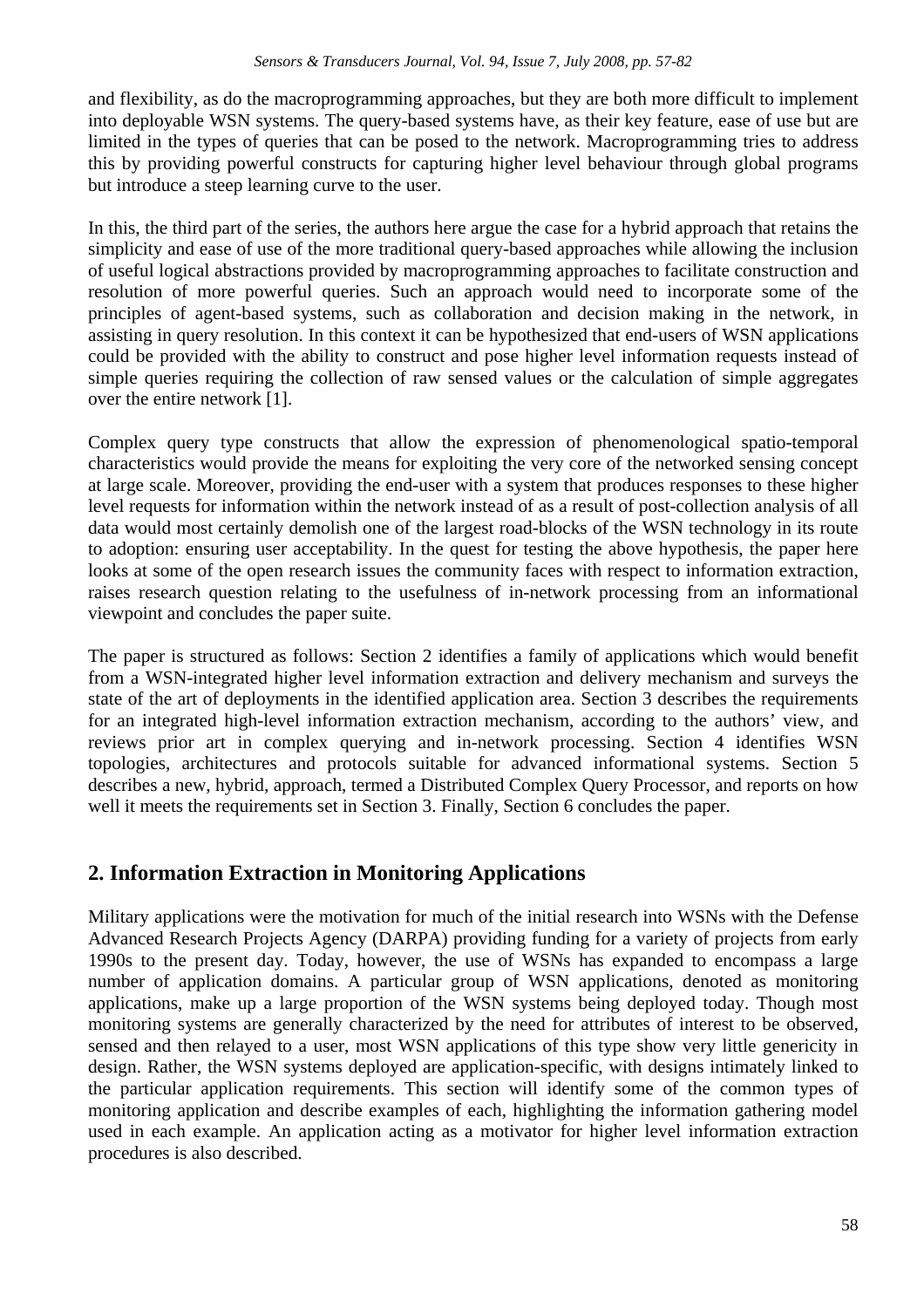# **2.1. Habitat and Environmental Monitoring**

Habitat and environmental monitoring form a particular set of monitoring applications that have grown over recent years. This is in part because of the great benefit they claim to provide to science and education as well as the fact that funding for improving science education is a priority. There are a number of WSN deployments in this category.

On the environmental side, the ARGO project [2] uses a sensor network to monitor the salinity and temperature of the upper ocean. The aim of the project is to generate a quantitative model of the changing state of the upper ocean while monitoring ocean climate patterns over the short to longer term. The data gathered is expected to act as input to ocean and ocean-atmosphere forecast models for data assimilation and model testing. Nodes are dropped from aircraft and cycle between the surface and a depth of about 2000m every ten days collecting data. When nodes rise to the surface, data collected by nodes are individually transmitted to a satellite.

The Great Duck Island project [3] is an example of a habitat monitoring application where a WSN was deployed to monitor the breeding behaviour of small birds called petrels. Scientists are interested in the usage patterns of nests as well as the environmental changes in and outside of nests during the breeding season. Measurements are taken of humidity, temperature, pressure and light level. Nodes are clustered with each cluster connected to a base station via a long-range antenna. Sampling is done every minute and readings are sent directly to the base station which connects to a database via a satellite link.

Another environmental monitoring application is the GLACSWEB project [4] which uses a sensor network to monitor sub-glacier environments in Briksdalsbreen, Norway. Holes are drilled at different depths in the ice and sensor nodes carrying pressure, temperature and tilt sensors are deployed in them. The nodes communicate with a base station on top of the glacier which measures supra-glacial displacements. The collected data is transmitted via GSM with no information processing occurring within the network itself.

For all of the applications above, raw sensed values are sent via base stations or servers to a *user* and processing occurs at that point.

# **2.2. Agricultural Monitoring**

Increasingly, WSNs are being used to monitor conditions that affect plant growth. These networks are used in precision agriculture which aims to improve crop yields, reduce pollution and monitor the general health of crops. Variables monitored include temperature, soil moisture, humidity and light and are usually referred to as micro-climate variables. The Climate Genie system [5] is one such commercial example and is used to monitor vineyards. Nodes are spread over the vineyard in a wireless mesh configuration and are equipped with sensors for measuring temperature, moisture and light. The data gathered is summarized (aggregates that reflect grape quality and vitality) within the network and sent via Wi-Fi, cellular or satellite to servers for viewing anywhere using a web browser. This system therefore incorporates some level of in-network processing although limited to the calculation of aggregates which are used in decision making by the observer.

Another system was developed to monitor in real-time field conditions including leaf moisture, soil temperature, soil moisture and CO2 [6]. Field monitoring servers (FMSs) similar to web servers were deployed in rice paddy fields, collected data automatically and transmitted the data for permanent storage in publicly accessible databases. Real-time data was made accessible via a web browser. Like the habitat and environmental monitoring applications described in Section 5, raw sensed values are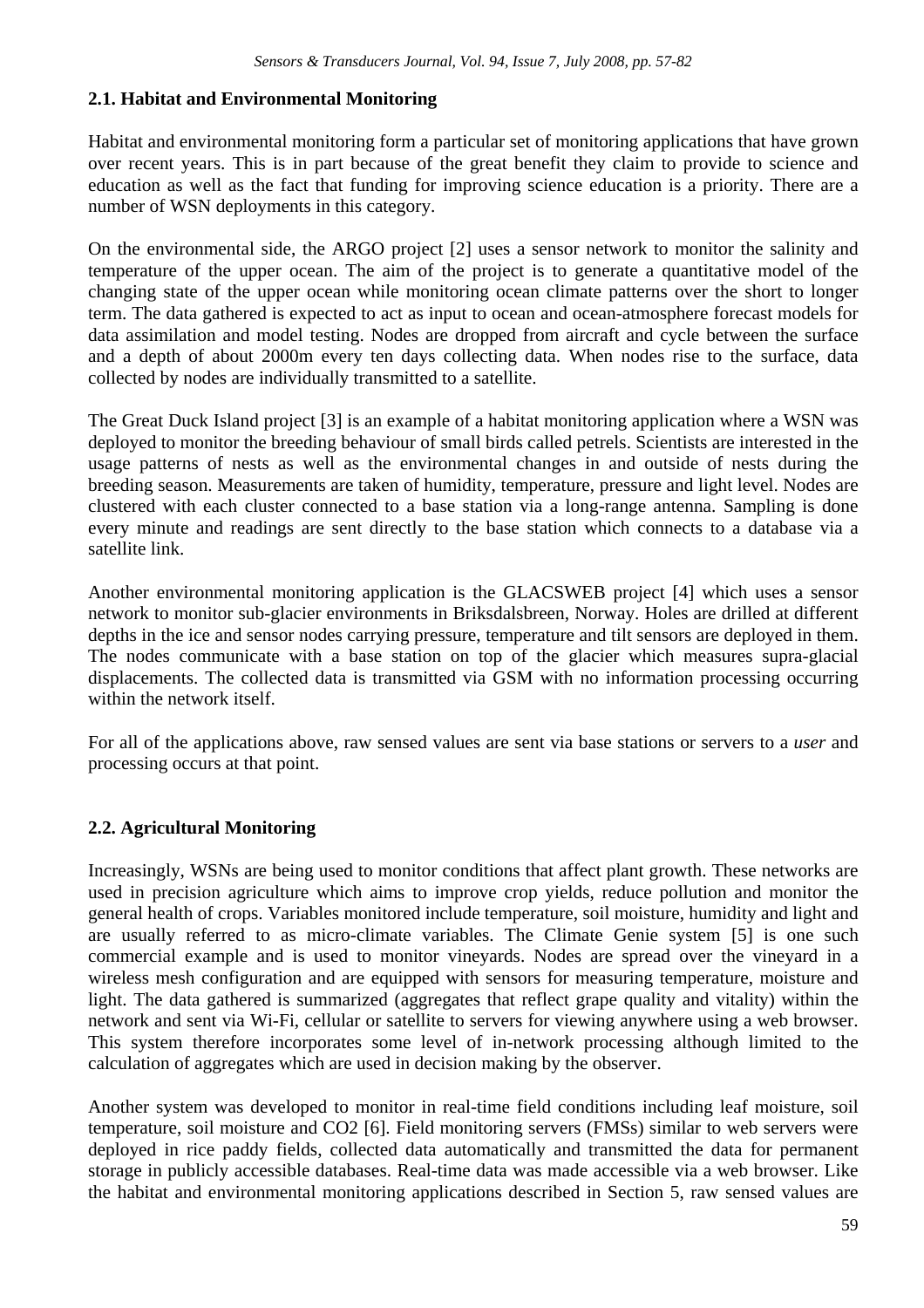sent to the databases for storage and analysis occurs from that point on.

# **2.3. Structural Health Monitoring**

Structural health monitoring (SHM) refers not only to the state of health of a given structure whether a building or bridge, for example, but also the detection of changes that may affect the structure's health in the future. There are two types of SHM systems: systems that monitor disaster response after some catastrophe has occurred, for instance, an earthquake and dedicated to continuous health monitoring which may check for signs of stress, monitor vibrations, wind, etc.

Disaster response systems are still a young area of WSN research. [7] describe a centralized WSN for structural-response data acquisition called Wisden. Wisden collects structural response data from a multi-hop network and relays and stores it in a base station. [8] also proposed a wireless monitoring system aimed at detecting damage to civil structures after a disaster (such as an earthquake) has occurred. In other research, technology developed by the CodeBlue project [9] is being used in the AID-N project [10] at Johns Hopkins Applied Physics Laboratory in developing systems aimed at disaster response.

For continuous, structural health monitoring applications the focus is on high sample accuracy with minimal distortion, high frequency sampling, time synchronization of readings and efficient data collection as opposed to energy efficiency through reduced power consumption. [11] describes a SHM system deployed on the Golden Gate Bridge. 64 nodes were deployed over a 4200ft long length and measurements taken of ambient structural vibrations. All collected data were relayed to a base station for analysis.

# **2.4. A Motivating Scenario**

A WSN application frequently put forward is that of forest fire detection and monitoring [12]. This application is attractive because forestry is a major industry in many parts of the world, and forest fires are a major cause of loss of wood (in the USA the annual average loss to fire is 17,000 km²). Early warning of a fire event and the manner in which it spreads are hence necessary.

Theoretically, any practical forest fire detection system is likely to exceed the scale of present WSNs by a considerable margin, with an expectation that hundreds of thousands of nodes would be needed for detailed monitoring and precise fire detection and localization. Considering a network of this scale, it is clear that real-time data searches using conventional centralized query mechanisms are not an option. For each fire detection cycle, hundreds of thousands of readings must be returned to the sink and processed. Following detection of the fire, new queries must be generated and directed to the nodes in the area which would be, ideally, geographically mapped. Finally, those nodes need to return the infrared data required for the map. A more efficient proposition would be for the initial event to be detected within the network, with the subsequent queries for the map data being generated locally, without returning data to the host.

A number of deployments have tackled some of the very issues described above but for practical reasons, the deployments have taken very different approaches to those proposed in the scenario described above. The FireWxNet system [13] a wireless sensor system aimed at monitoring weather conditions in woodland fire environments is one such example. The system monitored a variety of weather conditions that influence fire behaviour with an aim to using them to predict fire behaviour. The application, as is the case with most monitoring applications, was driven by a list of requirements acquired through consultation with both fire fighters and fire researchers. The implemented WSN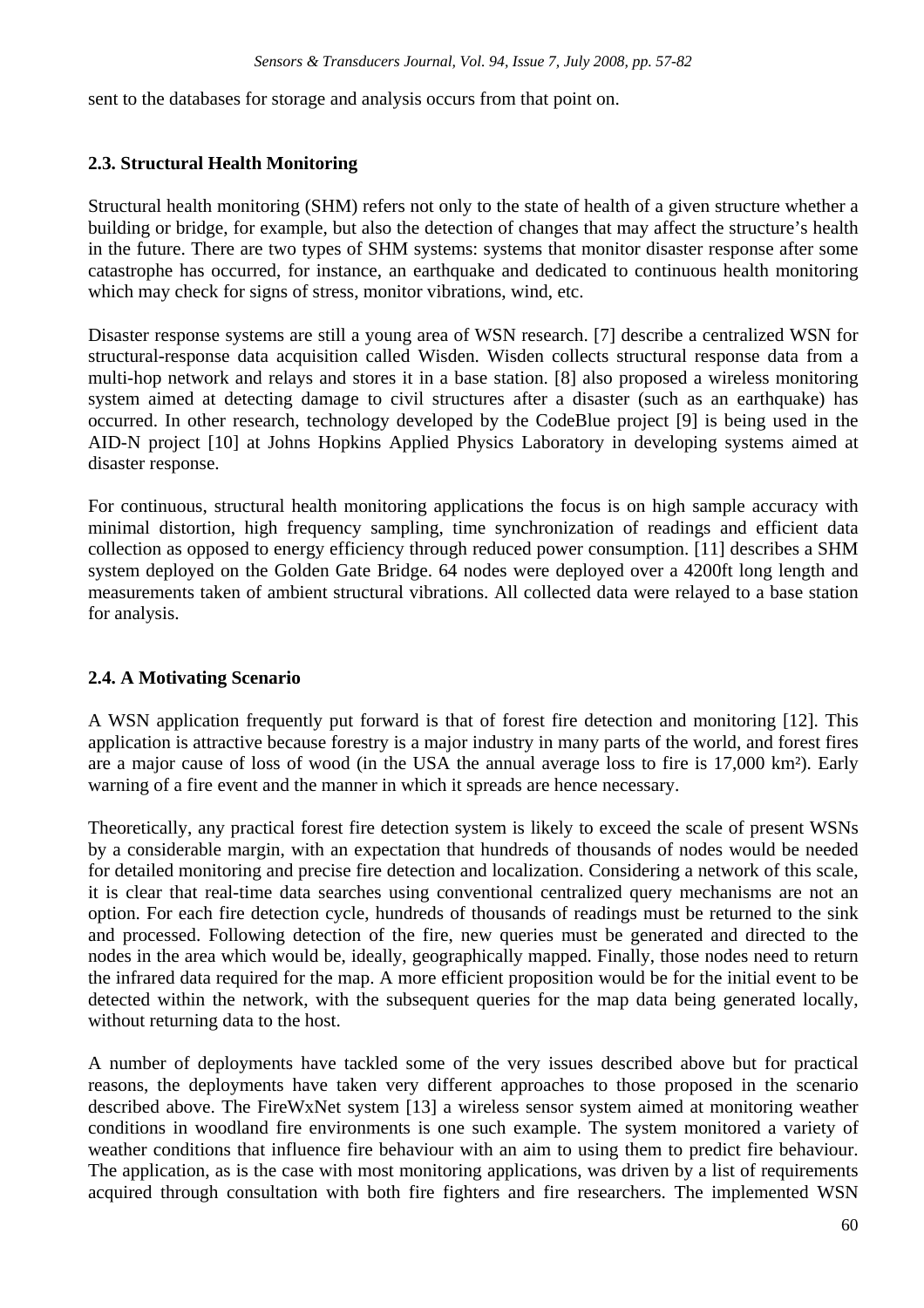system was deployed in the Bitterroot National Forest in Idaho (USA) and consisted of 3 sensor networks totaling 13 nodes, 5 wireless access points, 2 web cameras and 5 long range links.

The deployment was distinguished by the rugged environment within which the WSN had to function as well as the sparseness of the deployment itself. The authors note that sparse coverage was a deliberate choice aimed at strategically placing nodes to cover as much meaningful terrain with as few nodes as possible. Rather than scale, the focus was on creating an extremely robust design which included not just robust equipment but robust routing protocols as well. Once the system was launched, a number of challenges were encountered particularly given the harsh deployment environment but the system overall was a success. During its operation, over 80,000 data were streamed real-time, with operations applied post-collection to transform that data into usable information.

This real-life deployment presents a marked contrast to the motivating scenario and approach described above: the problems **are** well characterized given the input of domain experts; there is quite detailed knowledge of the application domain and what the corresponding WSN application requirements are. However, on-the-ground challenges usually mean compromises have to be made and as a consequence real-life monitoring systems so far, rarely aim to deploy such large quantities of nodes as put forward in the motivating scenario here.

The FireWxNet example highlights the limitation of the vast majority of monitoring applications today. They are limited in that they are conceptualized, designed and implemented as primarily data collection systems. In-network processing is absent and the systems can be considered automated to the extent that there is little user interaction. In essence, events are defined, queries may be deployed for sensed readings and all data is simply relayed to a centralized location for further analysis. Very few systems look beyond this simple sense-and-send model to incorporate some sort of analysis, in-network, prior to communicating results. Granted, with some systems it is difficult to define beforehand what events or processes may be of interest and these applications by their nature have to be more exploratory at least at the pilot deployment stage, with feedback influencing subsequent iterations. However, with some applications, as in the FireWxNet example, the problems are better characterized and therefore more amenable to some more sophisticated analysis or processing within the network. This could make the application not only more useful but more efficient as well.

Hence, the view put forward here is that in many of monitoring applications (the fire monitoring scenario being only one example) it is possible to define high level information requirements that could incorporate in-network processing techniques in resolving the requests. Besides the efficiency benefits in terms of reduced transmissions, this approach could transform a data collection system to an information generating system, extending the application scope while still fulfilling the basic application requirements.

As an example, an **informational** fire monitoring system would allow the processing of high-level queries aimed at tracking the fire. The queries would need to allow the expression of spatial and temporal characteristics and the querying system would need to support a level of autonomy in terms of some in-network decision-making by the nodes given the impracticality of streaming all data back to the sink. Such a system would perhaps allow a user to zoom in on particular problem spots and query for even more detailed information on-the-fly. Complex queries are proposed as extremely suitable for use in the scenario above as well as other monitoring application scenarios and a degree of autonomy is introduced through the implementation of in-network logical abstractions for query processing and resolution.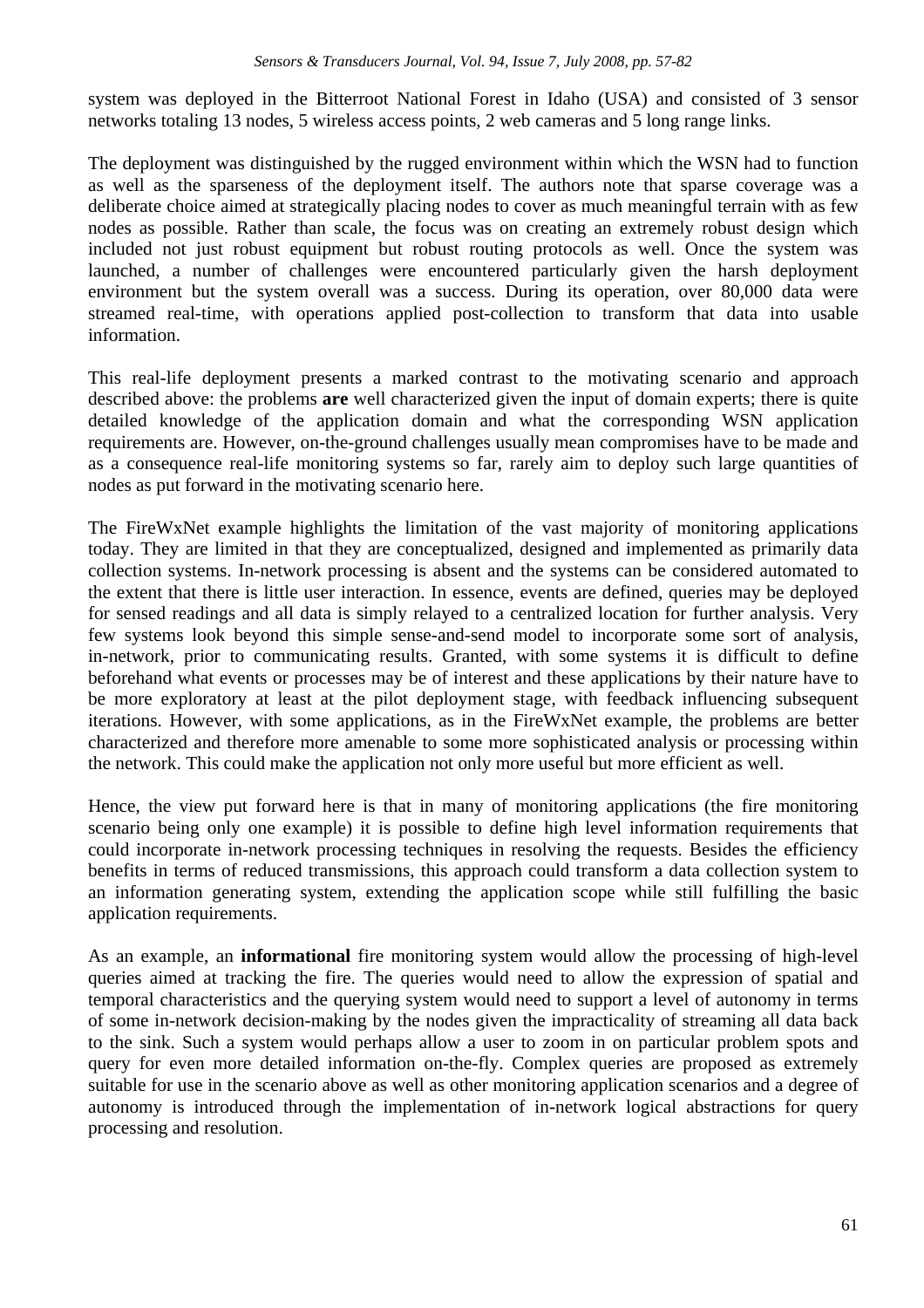# **3. Requirements for a Higher Level Information Extraction System**

With a view of the above, a higher-level information extraction system should to be able to:

- enable the user to construct and disseminate complex queries;
- allow a user to program the sensor network in a similar way to current applicative approaches;
- enable a means for in-network distributed query processing that allows information to be generated within the network;
- be implementable on constrained resource nodes.

# **3.1. Catering for Complex Queries**

Towards the requirements above, some research has addressed specifically the need for complex queries and for the ability to process these queries within the network. [14] for example, define a complex query as a query consisting of one or more subqueries that are combined by conjunctions or disjunctions in an arbitrary manner. In their work on the Active Query Forwarding mechanism (ACQUIRE), they promote the use of these 'nested queries' and describe a mechanism that seeks to resolve the query in-network, generating information as a response. The work, however, does not address the implementation of the mechanism and instead presents a mathematical model that is used to analyze the performance of the approach in terms of energy cost.

[15] also identify the need for nested queries (which they too call complex queries) and highlight the problems with evaluating such queries especially in cases where aggregation dependencies exist between the nested queries. They put forward the idea of the query itself supporting abstractions which can then be used in query resolution. In their example the abstractions are geographical regions. Their research resulted in a qualitative study of the requirements of such a system and did not extend to implementation.

Beyond the work reported above, a complex query, in the authors' view, is a query which:

- consists of one or more subqueries (nested queries) and/or
- contains multiple operations such as aggregates and/or
- contains spatial and/or temporal elements.

The query-based systems currently in use neither provide the facility to construct these complex queries nor give users the ability to process them. Such queries, for instance, queries with dependencies (nested queries) would require more complex in-network interactions than those supported by current query-based systems. One example of a complex query which forms the object of the research here would be:

'What is the average temperature in those areas in the network where the humidity is greater than 95 and the air pressure is between 900 and 1000 mbar'.

This query exhibits a number of complex elements. First, the query language would have to be able to accommodate the expression of the spatial elements described as 'areas' in the example above. Second, the query is a dependent or nested query and can only be answered after some reasoning within and between the defined spatial entities. In effect, parts of the query depend on a previous question being answered and only become relevant if a particular answer is obtained.

With the primary goal of creating a system that exhibits simplicity and usability, using a declarative language already familiar to users of existing applicative query mechanisms as well as traditional database systems is considered a worthwhile approach. Identifying and investigating existing SQLbased query languages towards creating a language capable of expressing the complex query requirements described above is essential.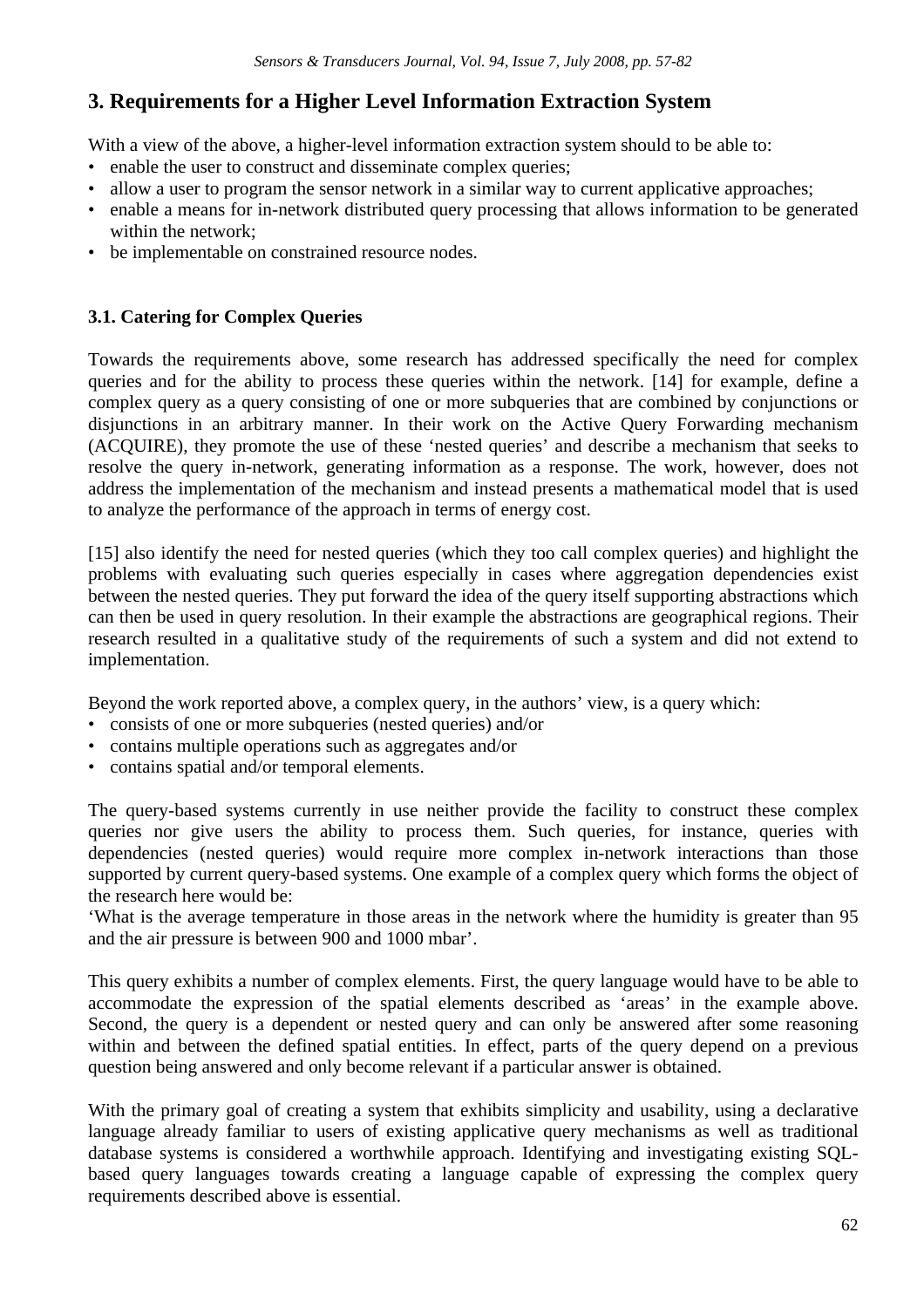# **3.2. Catering for In-Network Complex Query Processing**

As will be shown in Section 4.4, a number of in-network processing techniques have already been proposed in the literature and used in existing information extraction systems. These include techniques like aggregation, fusion and filtering which have been shown to improve energy efficiency in WSN systems and have been incorporated extensively in both query-based and agent-based systems. In addition, a powerful feature of many of the macroprogramming systems has been the creation and use of node or network level logical abstractions to facilitate in-network information processing. The literature has shown that so far logical abstractions have not been considered for application in query processing systems. The authors believe that these logical constructs can provide a more powerful means for processing the complex queries identified as being of interest to monitoring applications. The usefulness of abstractions that can be constructed logically within the network and used in conjunction with the in-network processing techniques mentioned above is examined in Sections 5.4 and 5.5. The abstraction proposed in Section 5 can be based on two types of attributes. Static attributes which do not vary over time, for example, the type of reading a node provides and dynamic attributes which do vary over time, for example, the current sensor reading. The key idea here is that the abstractions would be a component of the query itself and constructed prior to the dependent query being posed. These abstractions will drive the manner in which the query is both disseminated and processed within the network.

Consider an example where a user is interested in monitoring the soil acidity and relative humidity in 'hot patches' of the vineyard. The query posed would first need to define what the 'regions of interest' are. In this case, regions would be logically constructed over areas where the temperature level registers above a given threshold. Once these regions have been defined, the body of the query, aimed at retrieving soil acidity and humidity readings, will be disseminated to the relevant nodes via the region construct and not to any node within broadcast range, for instance. The core concept is that the regions are queried rather than individual nodes. Another key feature is that query-dependent logical abstractions will be used to facilitate query dissemination and processing in the network. The following sections review and identify suitable WSN topologies and adequate architectures and protocols which might enable the implementation of such an information extraction system.

# **4 WSN Topologies, Routing Protocols and Architectures**

# **4.1. WSN Topologies**

The most basic WSN topology is the centralized, sink-based topology, sometimes referred to as a flat or single-tier architecture where nodes in the network are homogeneous, that is, identical in terms of hardware complexity and battery power [16, 17], and last but not least, bandwidth management.

Data collected by the nodes are directed toward the sink or base station (usually the only 'node' more powerful both computationally and in terms of energy capabilities) using single or multi-hop communication [19]. Fig. 1 shows a diagram of a typical flat WSN topology. This configuration brings a number of challenges particularly if there are a large number of nodes. These include management of energy consumption, energy optimization, routing, information gathering and general management of the sensor nodes themselves [16, 17]. The University of California at Berkeley's Redwood forest deployment [20] is one example of a WSN system exhibiting a flat architecture. The 33 node deployment used TASK [21], a self-contained sensor network system based on the TinyDB query processor [22] to monitor the microclimate (temperature, relative humidity and solar radiation) of a redwood tree over a 44 day period.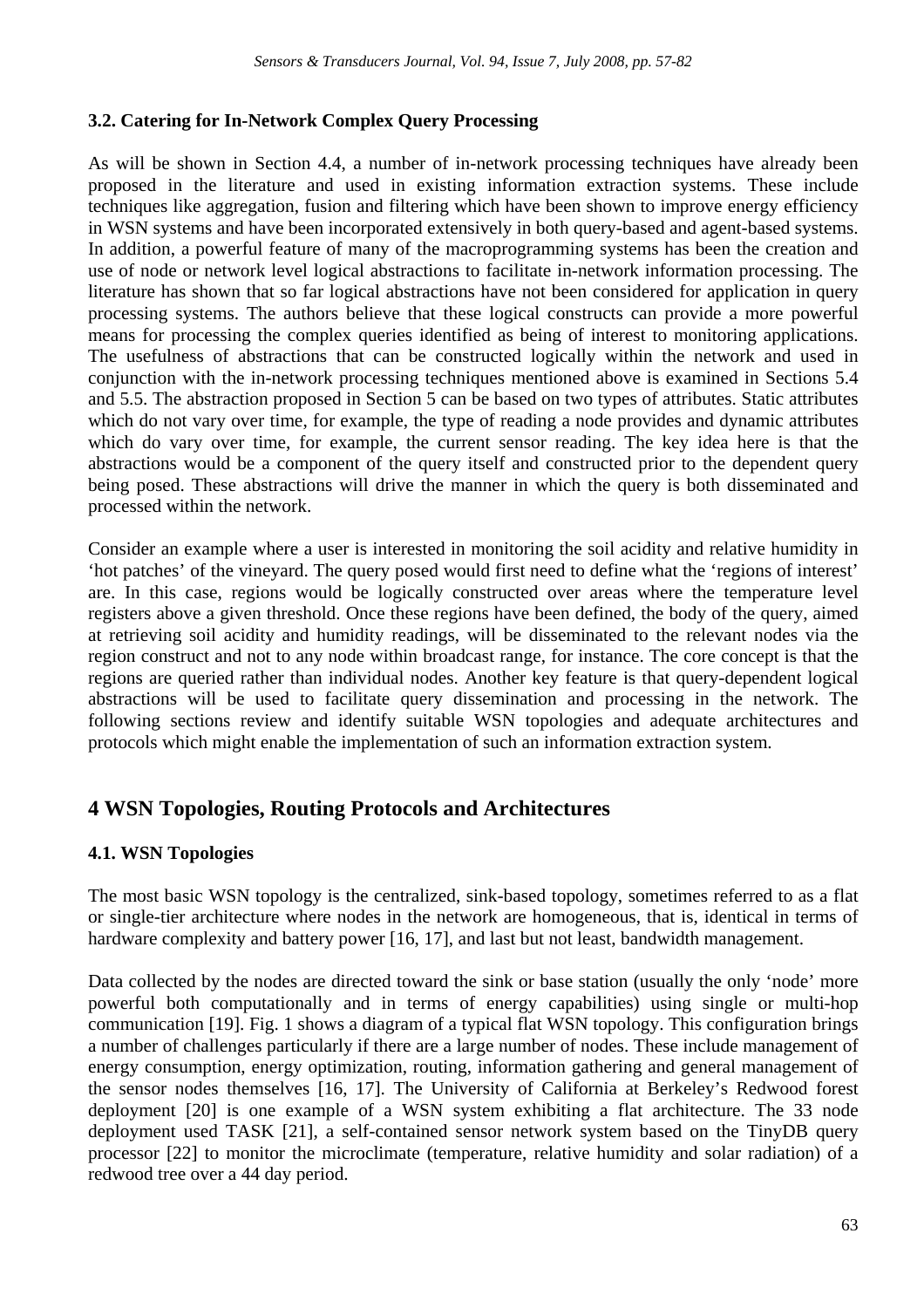

**Fig. 1.** A typical flat WSN architecture, taken from [18].

Whilst centralized, sink-based topologies are relatively simple to support and implement, they do not fulfill a topical requirement of WSN designs: scalability. Scalability has been described as one of the key design requirements both for conventional communication networks as well as wireless sensor networks. As the number of nodes increases with a flat topology, however, the sink node may become overloaded leading to increased latency as well as severe energy usage [23]. As a result of the apparent problems posed by flat networks, hierarchical heterogeneous architectures were proposed. The simplest example of this type of network consists of two layers: the first contains groups of homogeneous nodes, called clusters, connected to a dedicated micro-server or cluster head [19]. Cluster heads are sparsely distributed and serve as aggregators of data and managers of nodes within their individual clusters. They also serve as communicators both to a gateway or sink node and with other cluster heads in accomplishing application goals. Fig. 2 shows an example of a hierarchical architecture.



**Fig. 2.** A hierarchical, heterogeneous WSN architecture, taken from [24].

The introduction of cluster heads with special functionality (usually supported by enhanced hardware) gives the hierarchical structure some advantages over the flat topology particularly with respect to energy consumption.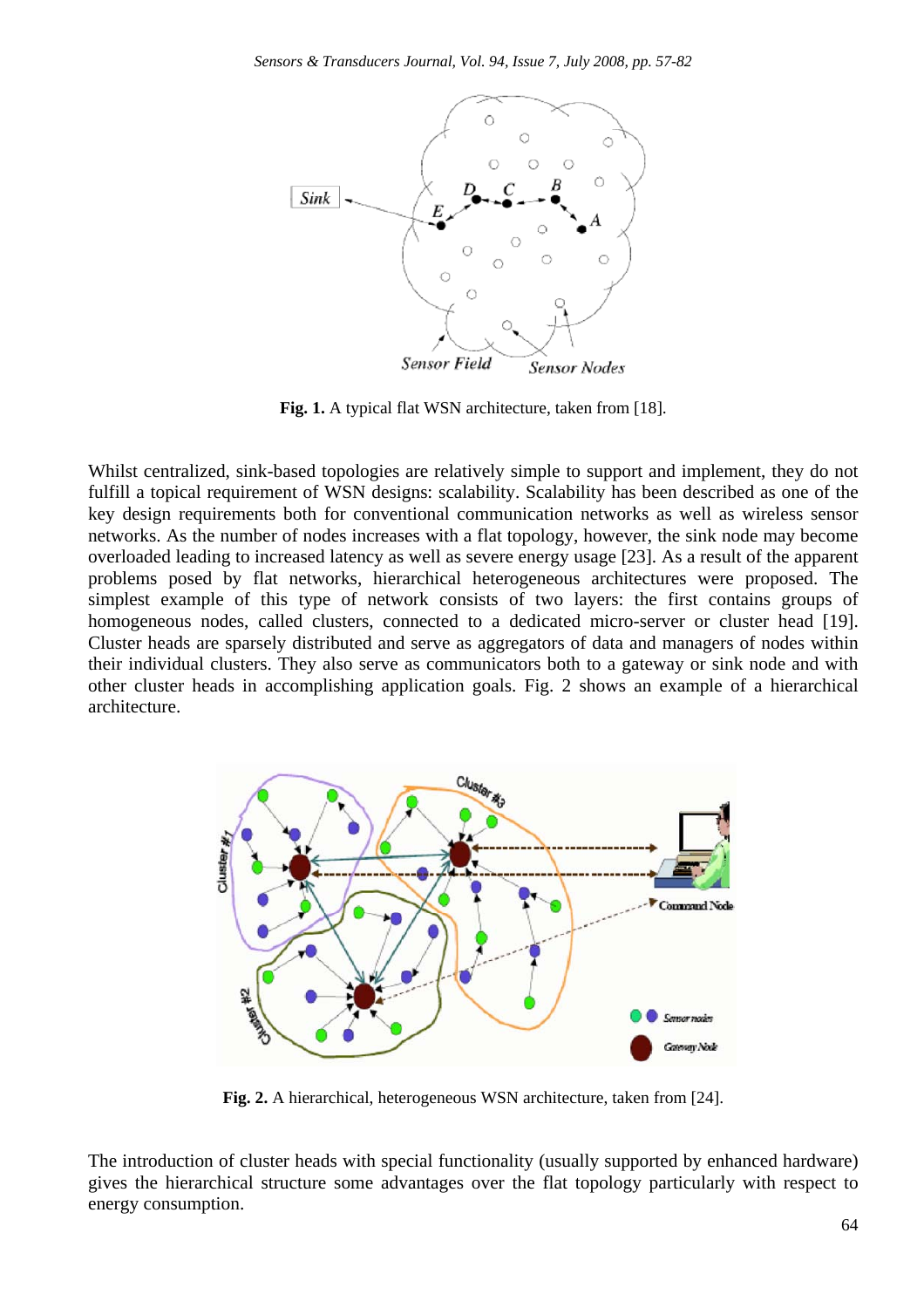Note: In this respect, multihop communication has been identified as a more favourable strategy over single hop, given that energy consumption is directly proportional to the square of the distance [25]. Hence, there is potentially more energy conserved with multiple short hops from node to sink, for example, as opposed to a direct long hop from a node to the sink [26]. A problem occurs, however, with the nodes closest to the sink since they are under heavier traffic and more likely to have their energy drained more quickly. High energy consumption can also be a problem if clusters where multihop communication is used are large.

Cluster heads provide additional functions like caching and forwarding of data to the required destination as well as performing data aggregation and fusion in order to decrease the number of transmissions to the sink or gateway. This is of particular importance in data gathering networks. It has been shown that for some applications, using a hierarchical structure can bring about significant improvement in performance in terms of reliability, longevity and flexibility of the network [19]. The Great Duck Island habitat monitoring application [3] is one example of a deployment that used a hierarchical architecture.

Building on the basic two-tier hierarchical model, varying multi-tier architectures have been put forward to capitalize on the apparent advantages. Examples are those proposed in [27] and [28]. Finally, the SENMA architecture [29] proposes a novel two-tier architecture where the upper layer consists of mobile access points that are used for data acquisition from homogeneous sensors within the sensor layer. Sensors communicate with mobile agents who periodically move within radio communication range eliminating the need for multihop communication. This architecture, because of the reduction in multihop communication, showed a significant improvement in energy efficiency.

# **4.2. Routing Protocols for WSNs**

Given the unique characteristics of WSNs the underlying routing protocol used is an important consideration when looking at information extraction. In many cases the information extraction mechanism and how efficiently it works depends to a great extent on the routing method used. In some cases the routing mechanism itself includes techniques for query dissemination and data aggregation as in Cougar [30] and ACQUIRE [14]. Routing is therefore an important aspect of information extraction in WSNs.

Many routing protocols are currently being used in a variety of wired and wireless networks [31]. Although protocols can be classified in different ways, for example, based on the network structure or perhaps on the protocol operation [32] many follow the address-centric (AC) model where routes are found and followed between pairs of addressable nodes. In mobile ad-hoc networks, AC protocols are used widely (MANETS) [33]. Here each source independently sends data along the shortest path to a sink. This path is usually based on the initial route a query took to get to that source node. Although MANETs are similar to WSNs in that they both involve multi-hop communication, their routing requirements are quite different for a number of reasons.

First, communication in a WSN comes from multiple data sources to the sink instead of just between a pair of nodes. Second, redundancy in sensed data is common in WSN since data is being collected by multiple sensors which may be sensing the same phenomena, a fact which data-centric protocols take into account in devising optimal routes. This is not a major consideration in MANETs. Finally, in WSN the major constraint is energy making it essential that data communication rates be made as efficient as possible, much more so than in MANETs.

Given these reasons among many others, the traditional end-to-end protocols used for MANETS are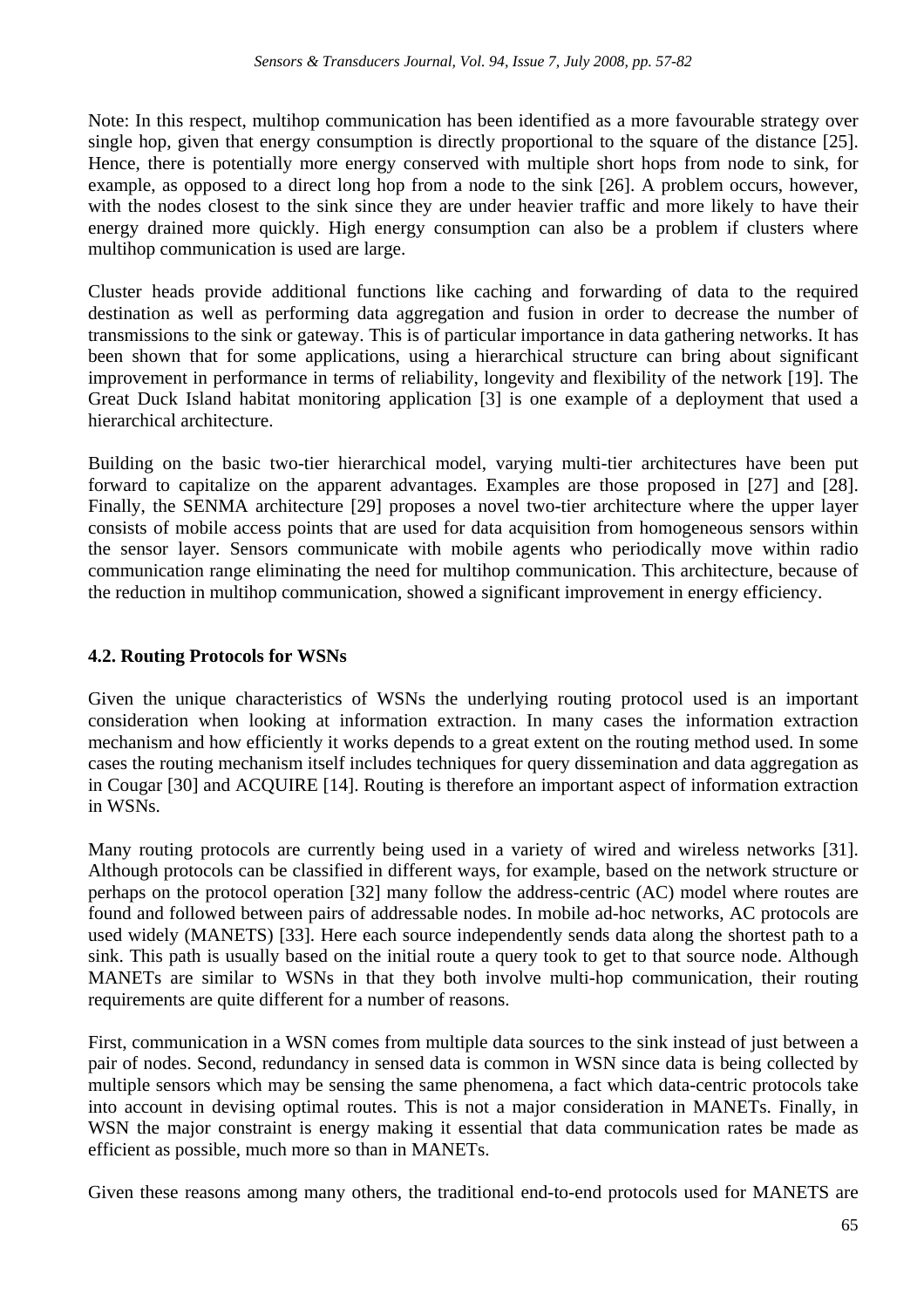not appropriate for WSNs. Some alternative protocols propose a different model, the data-centric model, where sources send data to a sink, but the content of the data is examined and some processing (whether aggregation or fusion) is executed on that data en-route to the sink. The result in using such protocols is that a better transmission/information ratio is achieved. In the next section some datacentric routing protocols will be examined in more detail.

Although protocol development is usually seen as being beyond the scope of information extraction research, it is important to have an awareness of what protocols are used within the query processing systems in use and their impact on the information extraction mechanism. Data routing, for example, is an important consideration when looking at information extraction as it affects the overall efficiency of the mechanism. For purposes of building advanced informational systems fitting the requirements in Section 3, identifying a suitable cluster-based routing protocol that facilitates the implementation and testing of the logical abstractions is key.

The choice of architecture for a WSN system appears to depend strongly on the application requirements. Pure data collection applications tend to work with hierarchical topologies with cluster heads aggregating and relaying data as it is generated. In such systems information processing requirements are simply sense data collection or at most calculation of aggregates. This is not always the case, however, as some WSN systems like the Redwood Forest deployment [20] which for the most part exhibit a flat topology are also used for data collection. In such systems energy conservation is either not a major concern or techniques for optimizing query processing are incorporated to minimize energy consumption.

Again, cluster-based topologies (single or multihop) appear to be more amenable to logical regionbased query processing approaches. Region leaders can be considered somewhat similar to cluster heads in terms of functionality therefore enabling a mapping of the logical construct to the network construct. It is expected that regions, in this type of architecture will be easier to implement and test experimentally.

A review of candidate query processing architectures is given below.

# **4.3. Query Processing Architectures**

**Database-Type Architectures:** Database-type query processing systems are some of the most popular put forward in the literature. [34] propose a generic database-based query processing architecture for sensor networks (Fig. 3) and describe the components they feel are required at each layer to make the architecture practical.

|                 | Application Layer |                   |
|-----------------|-------------------|-------------------|
| Database Layer  | Database Layer    | Application Layer |
| Transport Layer | Transport Layer   | TCP               |
| Network Layer   | Network Layer     |                   |
| Sensor Nodel    | Base Station      | Internet Host     |

**Fig. 3.** A database-based query processing architecture taken from [34].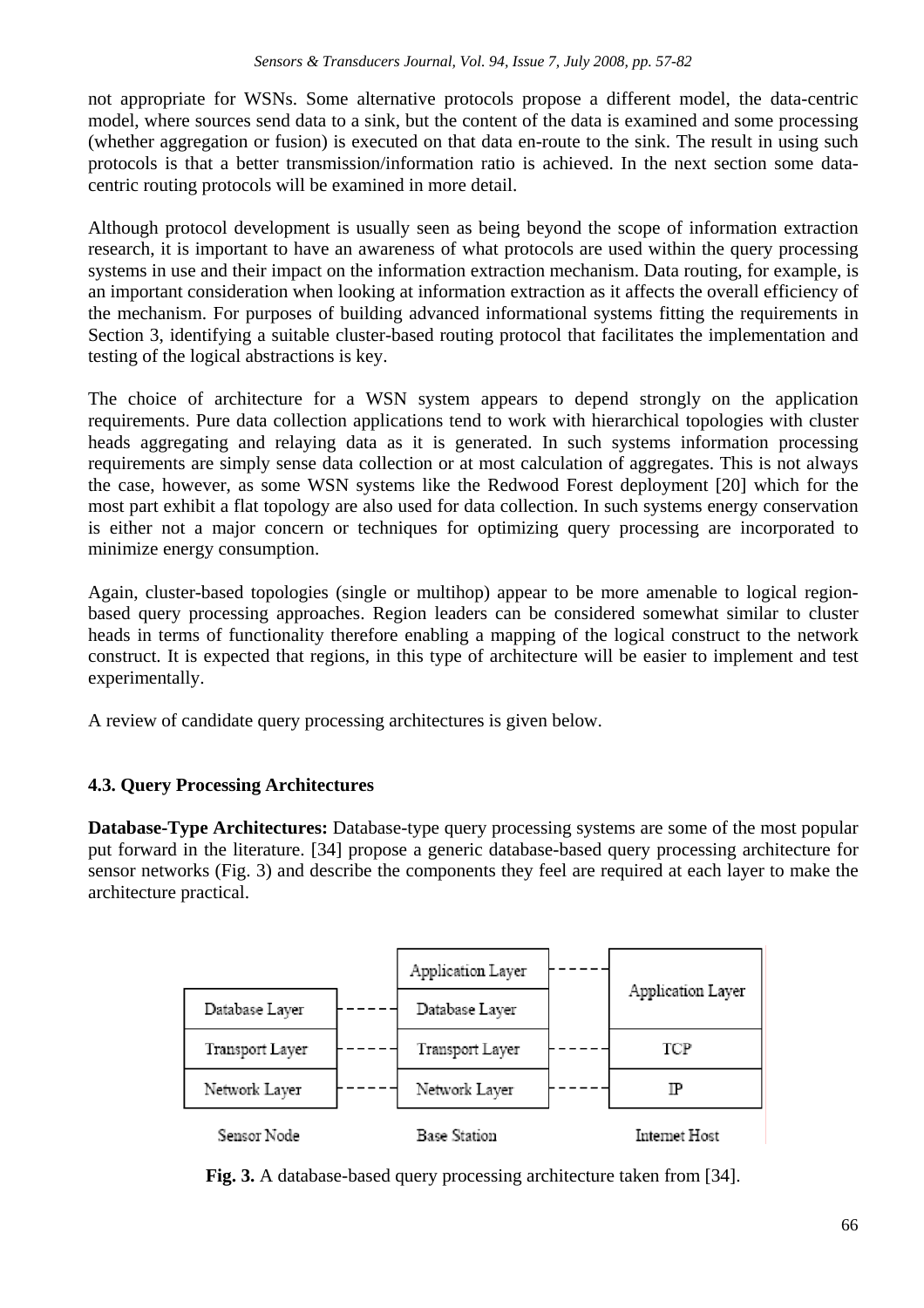**Application Layer:** at the base station this layer provides an interface for posing of queries to the sensor network. These queries can be represented either as an SQL-type message or even a SOAP-like web service. The application layer in the base station is designed to communicate with the TCP/IP stack and so query results can be easily accessed by an Internet-based host.

**Database Layer:** on the base station, the database layer serves the application layer by receiving queries from it and returning results to it. The database layer on the base station contains a number of components including: a Parser - creates the query tree based on the query received from the application layer; Catalog Manager - maintains the relational schema, location and distribution of sensors and monitors nodes' status, for instance, node power levels and node connectivity; a Query Optimizer - generates the optimized query execution plan.

Due to resource limitations, the database layer's function at node level is much more limited. It receives the query tree either from the base station or another node and may need to further optimize the tree based on local catalog information. The database layer returns results in the form of relations. **Transport Layer:** this layer provides for efficient end to end communication. At the base station it should be able to communicate with TCP entities on Internet hosts although alternative methods may be needed for nodes since nodes are address-less.

**Network Layer:** this layer should provide energy-efficient and data-centric routing algorithms. The routing decisions made should be based not only on the current network conditions but also the given query execution plan.

# **4.3.1. Example Systems**

Query processing systems like TinyDB [22] and Cougar [30] are just some of the database-type systems put forward in the literature. They all follow to varying extents the architecture put forward by [34]. The query processing architecture is similar for both, consisting of server-side software running at a base station and responsible for parsing and delivering queries into the network, as well as collecting the results as a stream out of the network.

The architecture of the TinyDB system, both server-side and node-side, is illustrated in Fig. 4. Architecturally the query layer sits between the application and network layers in the case of the server side component (base station) and sits on top of the network layer at node level. Like in Fig. 3 the application layer allows the construction and posing of queries with the database layer, here referred to as the query layer, below parsing the query, constructing query execution plans and delivering the results to the network. The query layer at the server side also collects the results for presentation to the application layer.



**Fig. 4.** A high level view of the query processing architecture used in Cougar and TinyDB.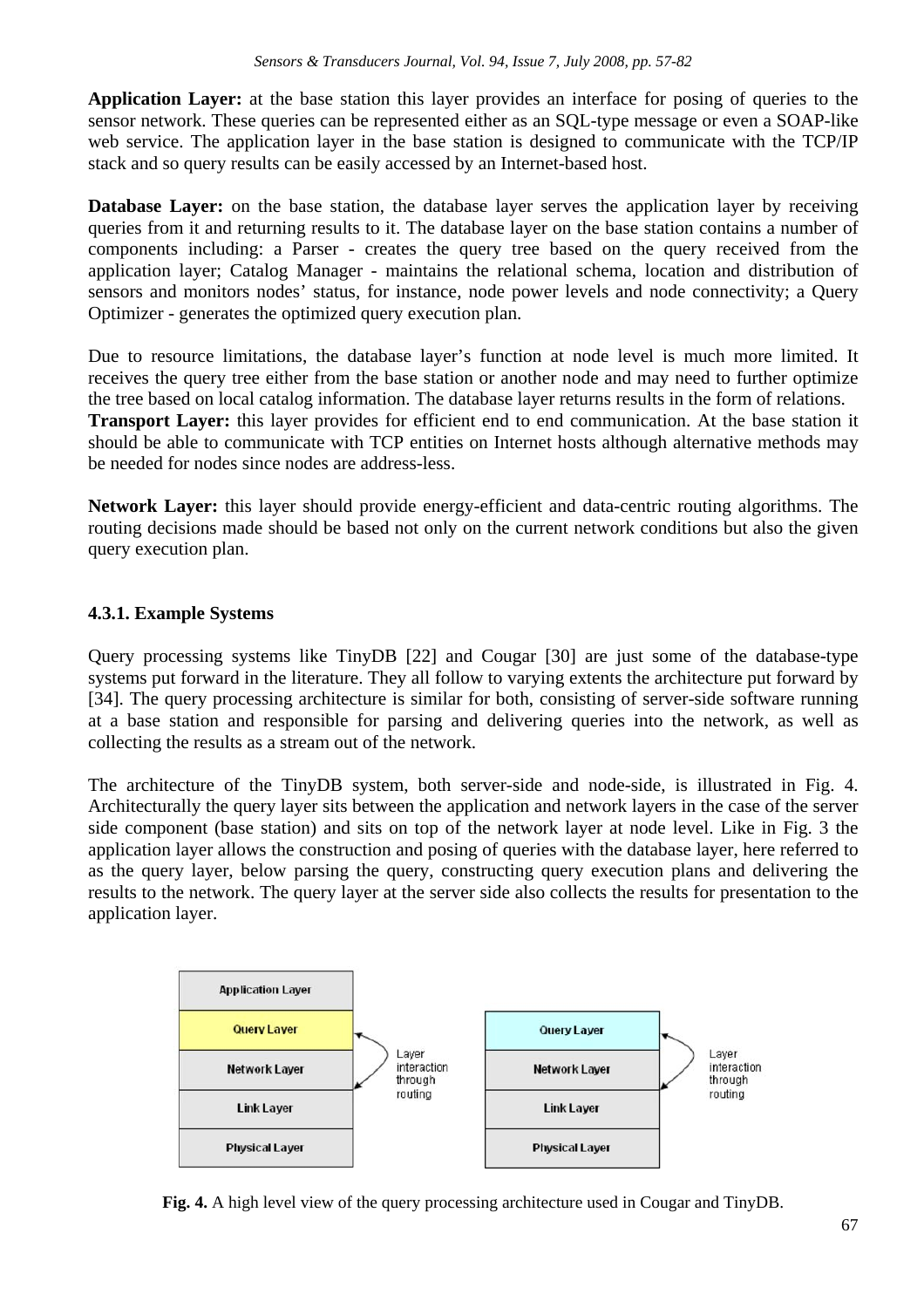The query layer houses a number of components some of which have already been described in the architecture put forward by [34] and are illustrated in Fig. 5.



**Fig. 5.** A detailed view of the query processing architecture of TinyDB and Cougar taken from [35].

The query layer is the backbone of the query processing system and provides a number of critical functions:

- the processing of the query itself. The query layer uses sophisticated techniques like catalogue management, query optimization to abstract the user from the physical details of the network in processing queries.
- performing in-network processing to reduce communication given the need to preserve resources like energy and bandwidth. To do this the query layer generates different query plans with different trade offs for requirements such as accuracy, energy consumption and latency.
- interacts with the routing layer to facilitate in-network processing. With traditional routing, the network layer on a node will automatically forward packets to the next hop towards the destination with the upper layers, completely unaware that data packets are moving through the node. In implementing in-network aggregation, for example, the query layer needs to be able to communicate with the network layer when it wants to intercept packets destined for the sink or leader node. In the processing system described above, filters are used to first access the packets then modify and delete if necessary before passing on to the next hop onto the destination.

Although they can probably be implemented on both hierarchical and flat network topologies, these database type approaches have so far been implemented on flat networks.

**Middleware Architectures:** Another approach to query processing in WSNs is that of query-based middleware systems. Two of the more popular are DSWare and SINA described in Parts I and II of this papers suite. Although also inspired by database systems in that they use SQL-based languages for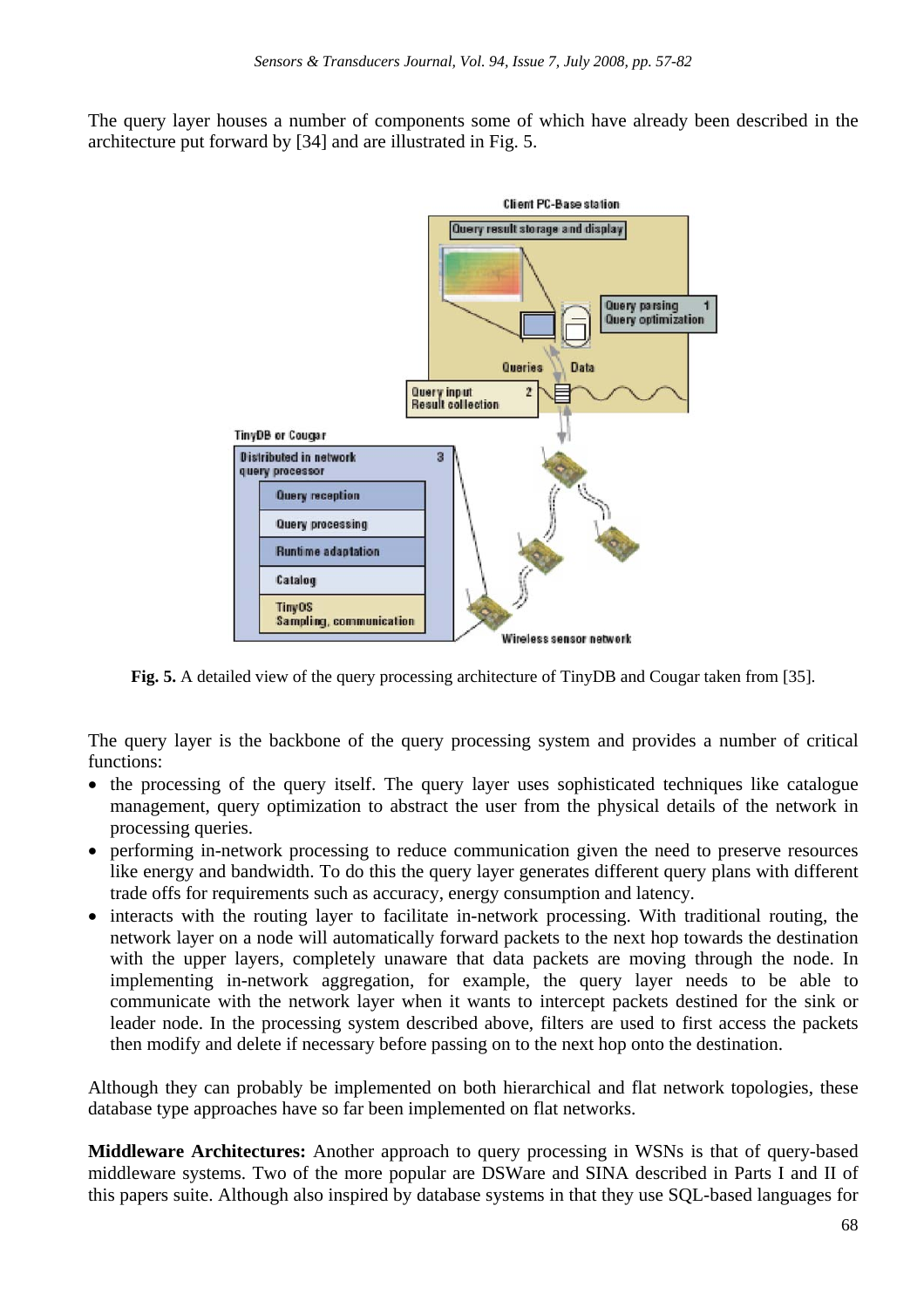construction of queries, these systems are considered middleware approaches as they also provide services that go beyond database query processing systems. Architecturally, these middleware approaches are similar to the database approaches. In both cases, the middleware layer sits between the application and network layers and in addition to providing facilities for query processing, supplies the services necessary for ensuring adequate WSN functionality. In the case of DSWare the application layer allows the construction of SQL-based event type queries which are then registered, parsed and execution plans generated. The underlying DSWare middleware layer is then responsible for registering and executing these events. The DSWare layer also interacts with the routing layer for improving network functioning, for example, improving power awareness.

SINA also comprises a middleware layer that sits above the network layer and provides an application programming interface to the middleware layer via SQTL scripts. The middleware layer runs on all nodes in the network and like the database approach it selects the most suitable distribution of the query based on the current network status and the type of query being executed. In addition to query processing functions, SINA also provides services for accessing sensor hardware and communication and supporting changing network topology (for example, sink mobility).

Both DSWare and SINA promote processing of aggregation-based queries and are suited to clusterbased topologies.

# **4.4. In-Network Processing Techniques for WSNs**

Experiments have shown that the major part of power consumption costs is due to communication rather than computation [36, 37, 38]. [39] describe **in-network processing** as the pushing of operations, particularly selections and aggregation of data, into the network to reduce communication. [30] describe it as the moving of computation from outside to inside the network in an effort to reduce energy consumption and improve network lifetime. The main goal in effect is to reduce communication in exchange for some form of computation within the network. In-network processing techniques are therefore accepted as being essential to improving energy efficiency in gathering information within the WSN and critical to any system that has improved network lifetime and energy efficiency as goals. The two most common in-network processing techniques used for reducing communication in WSN systems are packet merging and partial aggregation [35]. In addition, a number of other widely used techniques exist. These are discussed below.

**Filtering:** Filters are constructs used within the network (on nodes) to assist in processing [40]. A filter registers what kind of data it handles through matching and is triggered each time that type of data enters the node. Once it has been activated, the filter can manipulate the data by, for example, determining whether it is forwarded on or even generating a new message. Filtering is sometimes used in conjunction with data aggregation. [40] proposed using a filter to detect concurrent detections of four-legged animals from different sensors. It could then record what the desired interval was and ensure that only one response per interval, suppressing responses from other sensors. [41] take advantage of event properties of monitoring queries, and carry out data filtering during in-network processing.

**Packet Merging:** Packet merging, described by [35] combines a number of smaller records into a few larger ones in a bid to reduce the number of packets needing to be transmitted and in turn reducing the cost of communication as the cost of transmitting several smaller packets is greater than transmitting just one large packet. The Cougar query processing system is an example of a system that uses packet merging for reducing communication in processing some types of aggregate queries.

**Partial Aggregation:** Partial aggregation refers to the computation of intermediate results as readings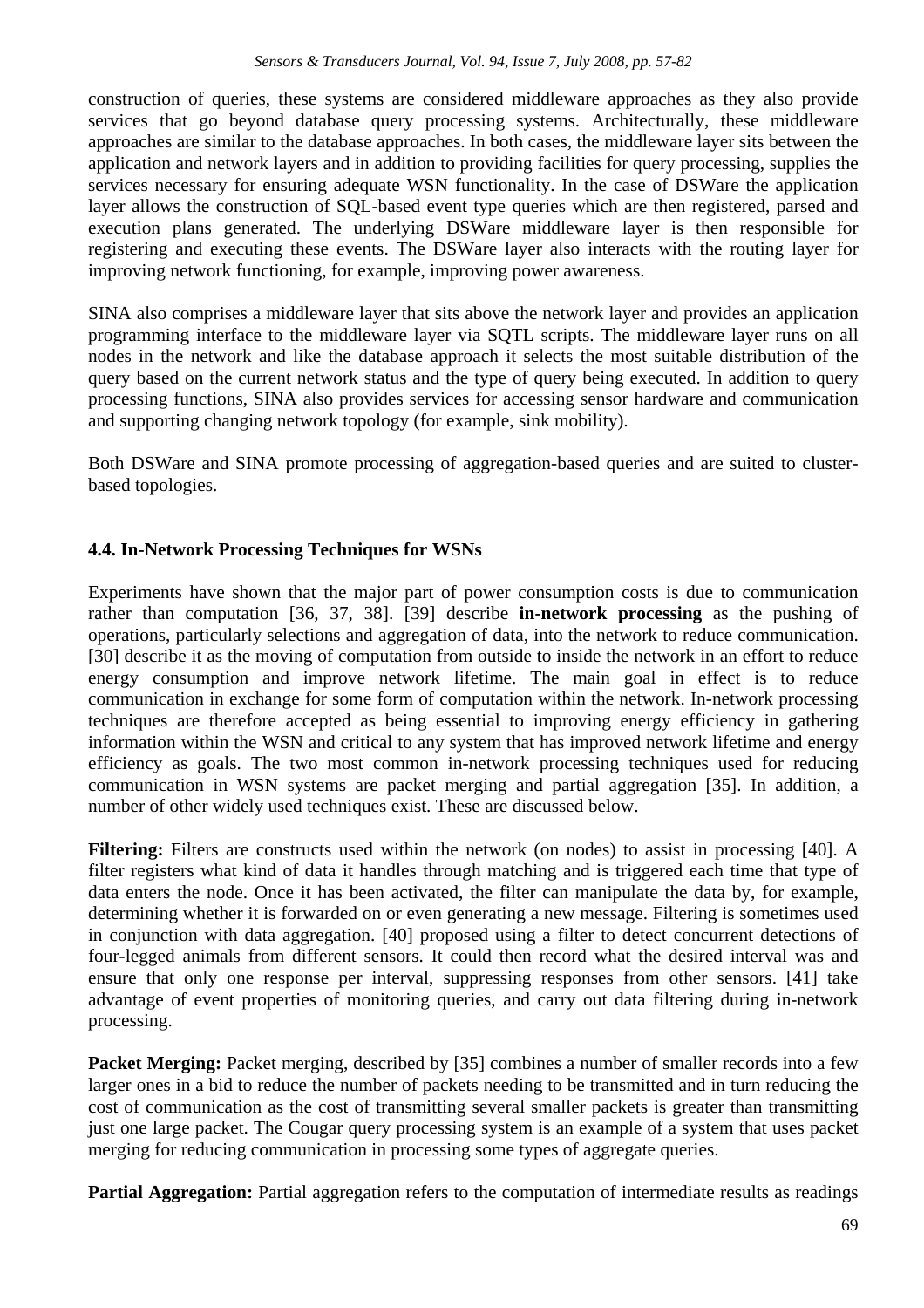are received by the node. Communication is reduced as this combined partial result is transmitted on instead of all individual records. Aggregation can be achieved in various ways based on the type of correlation that exists in the WSN. This may be spatial correlation due to physical proximity of nodes and therefore similarity in the readings, temporal if there is little variation in the sensed attribute based on the sampling frequency and finally, correlation in the data itself due to overlap in sensor coverage [42].

**Tree-based Aggregation:** In tree-based aggregation one node is designated the root node. A broadcast message is sent out with data on the ID of the node sending the message and its depth in the tree. In the case of the root the depth would be zero. When nodes receive this message they assign themselves a level by adding one to the value in the message received and assign the ID in the message as their parent. Broadcasting of the message continues until all nodes within range have received it and assigned themselves a level and parent. TinyDB is one query processing system which uses a treebased aggregation service called TinyAGgregation (TAG) [43, 35].

There are a number of advantages to the TAG approach. First, a reduction in the number of communications needed to calculate aggregates when compared to aggregation that occurs at one centralized location. Second, as data moves up the tree back to the base station nodes usually are required to transmit a maximum of one message. This is in direct contrast with centralized aggregation methods where the number of transmissions increases dramatically as data moves towards the root node. This can of course lead to a decrease in the lifetime of the network as battery power is quickly drained. Third, it allows aggregation even in networks where connectivity is intermittent or disconnections occur since disconnected nodes can reconnect by listening to other nodes' partial state records as they flow up the tree. This is possible since the partial state record includes information on the query that was issued.

TAG, therefore, presents a simple interface, flexible naming and generic operators for constructing aggregate queries and is not application specific as with other approaches using aggregation like Directed Diffusion [44] and Greedy Aggregation [45]. Further, it separates the logic of aggregation from routing details so that the focus is squarely on the application and leaves routing decisions to the system. This is in contrast to Directed Diffusion which puts aggregation mechanisms within the routing layer. The TAG approach allows a stream of aggregate values that change as sensor readings and the underlying network layout change and does this in an energy-efficient and bandwidth-efficient way.

TAG, however, does have limitations as it does not allow joins and cannot respond to events that occur within the network. The authors have indicated that future work will focus on developing an efficient way of aggregating the results of those event-based queries across nodes before transmitting that information to interested nodes.

**Cluster-based Aggregation:** In some cases nodes are in close physical proximity to each other and queries may need to retrieve information based on this spatial correlation. For example, a query may want to determine the average humidity over a particular area. Typically, clusters are formed consisting of nodes in close proximity based on some metric, for example, signal strength. Clusterheads are elected and act as the data aggregator and router for cluster members. SINA and Cougar, are examples of query processing systems that incorporate cluster-based aggregation in processing aggregate type queries.

**Discussion:** Given the importance of considering in-network processing when developing efficient WSN applications, this section examined some of the more popular techniques used. Data aggregation is most widely used, with the type of aggregation incorporated dependent on the network topology and to some extent the type of queries being issued. Systems that incorporate in-network processing and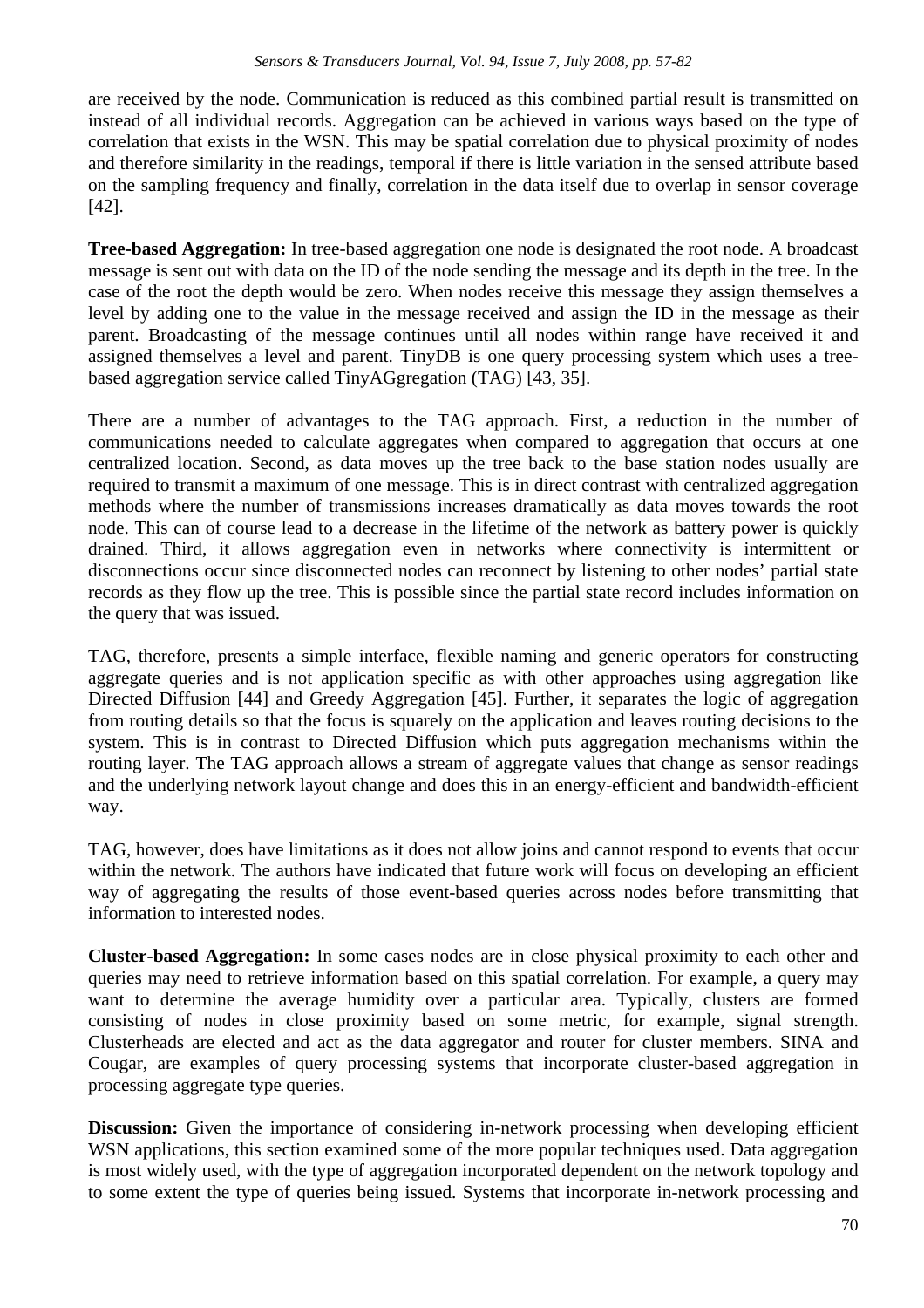are therefore information-generating systems (as opposed to simple data gathering) have tended to be built on cluster-based topologies. In heterogeneous configurations, cluster heads can be configured to be more computationally powerful and are conducive to supporting data aggregation. There have, however, been, information-generation systems based on flat topologies which allow tree-based aggregation. Where scalability is an issue, and where in-network processing is computationally intensive, reported systems have had the tendency to lean towards a cluster-based configuration, this being more energy efficient and practical in creating a system with an extended lifetime.

Clustered networks have the advantage of conveniently allowing aggregation at the clusterhead and are most effective in networks that are static and where the cluster structure stays unchanged for a considerable period. With dynamic clusters, however, problems can occur with energy expended in continuously updating nodes in order to keep the clusters consistent with the underlying network topology. Tree-based aggregation is simple and useful but can lead to problems. Given a node failure in the network, for example, a packet lost at a given level of the tree can lead to all data being aggregated up that node's sub-tree being lost as well. This can lead to incomplete data making its way up the tree particularly if nodes only have one route to the sink and connectivity gaps occur.

Having set the requirements in Section 3, and outlined the topologies, architectures, and protocols in this section, the next section describes a new, hybrid, approach that combines query-based and macroprogramming concepts and evaluates it in light of the requirements previously discussed.

# **5. A Distributed Complex Query Processor**

The database-type architecture forms the basis for the complex query processing architecture put forward by the authors here. The two part architecture consists of server-side software which is accessed by the user and used for constructing and posing declarative-type queries and node-side software which is in effect the distributed complex query processor (DCQP). A key component of the architecture will be the Region and Query Management Layer which will be responsible for not only query processing but will have additional tasks related to the creation, maintenance and update of regions within the network.

A number of factors influenced this selection. First, a key feature of the distributed complex query processor (DCQP) proposed is ease-of-use and familiarity for users. An SQL-based, database-like approach is therefore preferred. Although attractive, a middleware approach was not selected as the aim with the DCQP is to create a system that is separated as far as possible from network level configuration issues. The idea is that the system will sit on top of a functioning network. Second, the need for in-network processing for resolution of complex queries dictates that a query layer that allows in-network processing of queries is essential. The approaches above have shown that distributing the query layer to all nodes and providing functions for query processing and optimization are effective. The DCQP query layer therefore, will allow the formulation of query execution plans, dynamic optimization of these plans based on the attributes of interest and node state as maintained by the regions. Third, the DCQP architecture will incorporate a query layer that is decoupled as far as possible from the underlying layers. The idea here is to make the system as portable as possible by not strictly linking it to any particular routing protocol, for example, but instead identifying features that would make particular protocols more suitable than others.

A number of candidate architectures were investigated as a starting point for a distributed query processing system that incorporates best practices for in-network processing and resolution of complex queries while at the same time allowing the incorporation of novel techniques and strategies for the types of queries proposed. The next subsections describe in more detail the design choices and assumptions made and give reasons for these selections.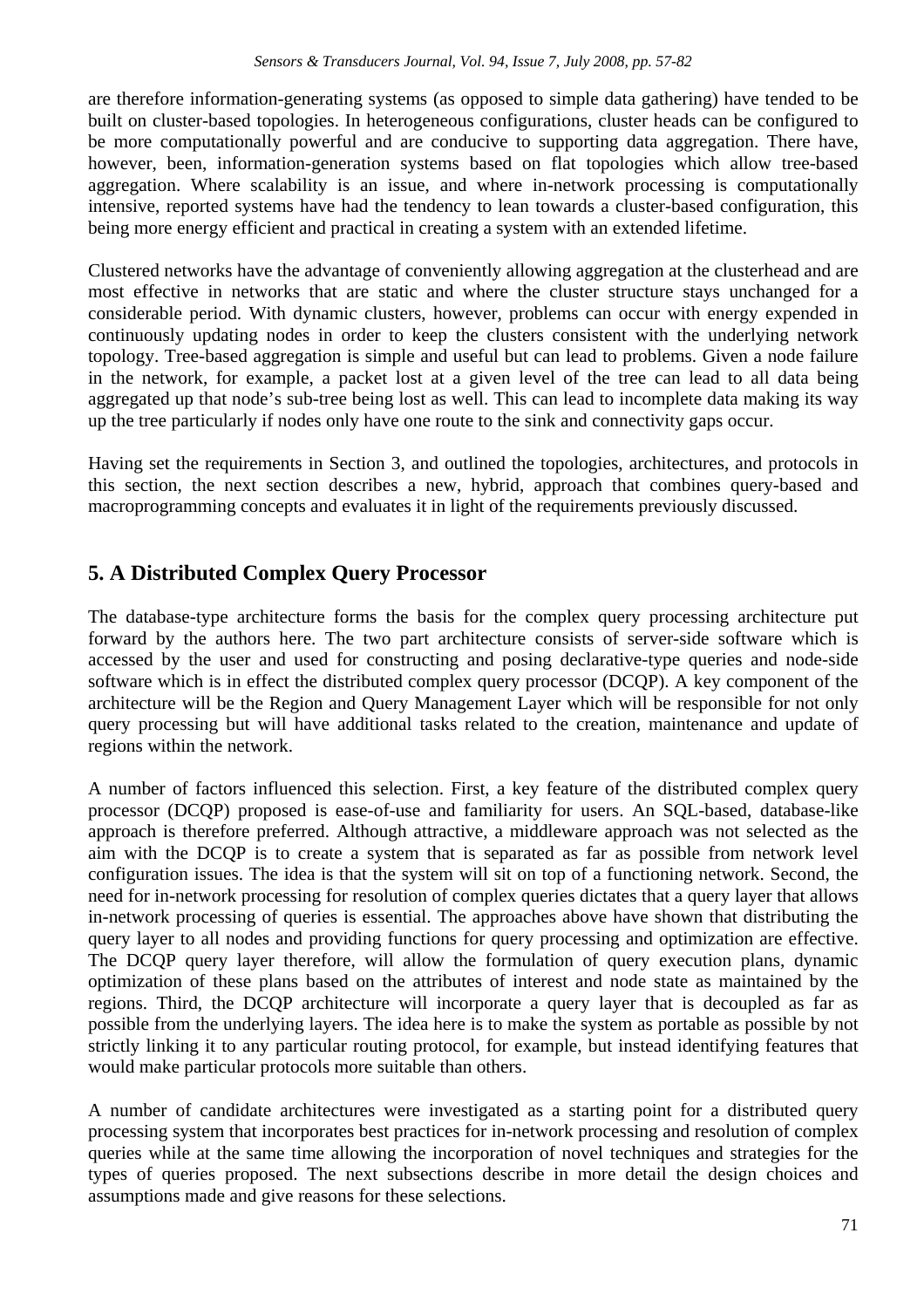# **5.1. The Network Model**

Key to the research work is the creation of logical regions within the network. These regions constitute a critical component in making a decision on where a query should be disseminated, how the query should be processed within and between regions and where the complex query will be ultimately resolved. The regions will have one 'leader node' each which acts as a manager, data aggregator and communicator to a gateway as well as other region leaders when needed. This role is remarkably similar to that of clusterheads in network-level clusters [19]. Additionally, like some clusters, regions should, and are likely to be in the approach proposed here, dynamic. Consequently, it makes sense that these logical region leaders map to physical clusterheads. These requirements, therefore, directly influence the choice of network model for the proposed work.

First, the network model proposed has a hierarchical topology. Sensors are randomly deployed and the transmission range is identical for all devices. For simplicity, an ideal MAC layer is assumed and node death considerations are not taken into account at this stage. Also assumed is that a route has been established between nodes in the network and the gateway node. (Gateway node here is defined as the node from which a query is disseminated and through which results are acquired. Gateways are not fixed; any node could potentially become a gateway at some point in time.) To facilitate region-based routing, a cluster-based routing protocol that allows dynamic cluster formation and supports inter-node communication and communication with the external world, is selected. Two possible choices identified so far are the Hybrid Energy-Efficient Distributed Clustering protocol (HEED) presented by [46] and which focuses on scalable data aggregation and increased network lifetime; and a dynamic clustering algorithm (DCRR) presented by [47] in which cluster heads are dynamically selected in the region where an event occurs according to their residual energy. Fig. 6 gives a pictorial description of the network model.



**Fig. 6.** The proposed network model.

# **5.2. A Distributed Complex Query Processing Architecture**

The architecture proposed for the DCQP consists of server-side software which is accessed by the user and used for constructing, posing and parsing of declarative-type queries and node-side software which is in effect the distributed complex query processor (DCQP) implementing query processing functions in-network.

Server-side Software: This component will host an application layer which will allow the construction of queries with an underlying Region Query Management Layer which will be responsible for parsing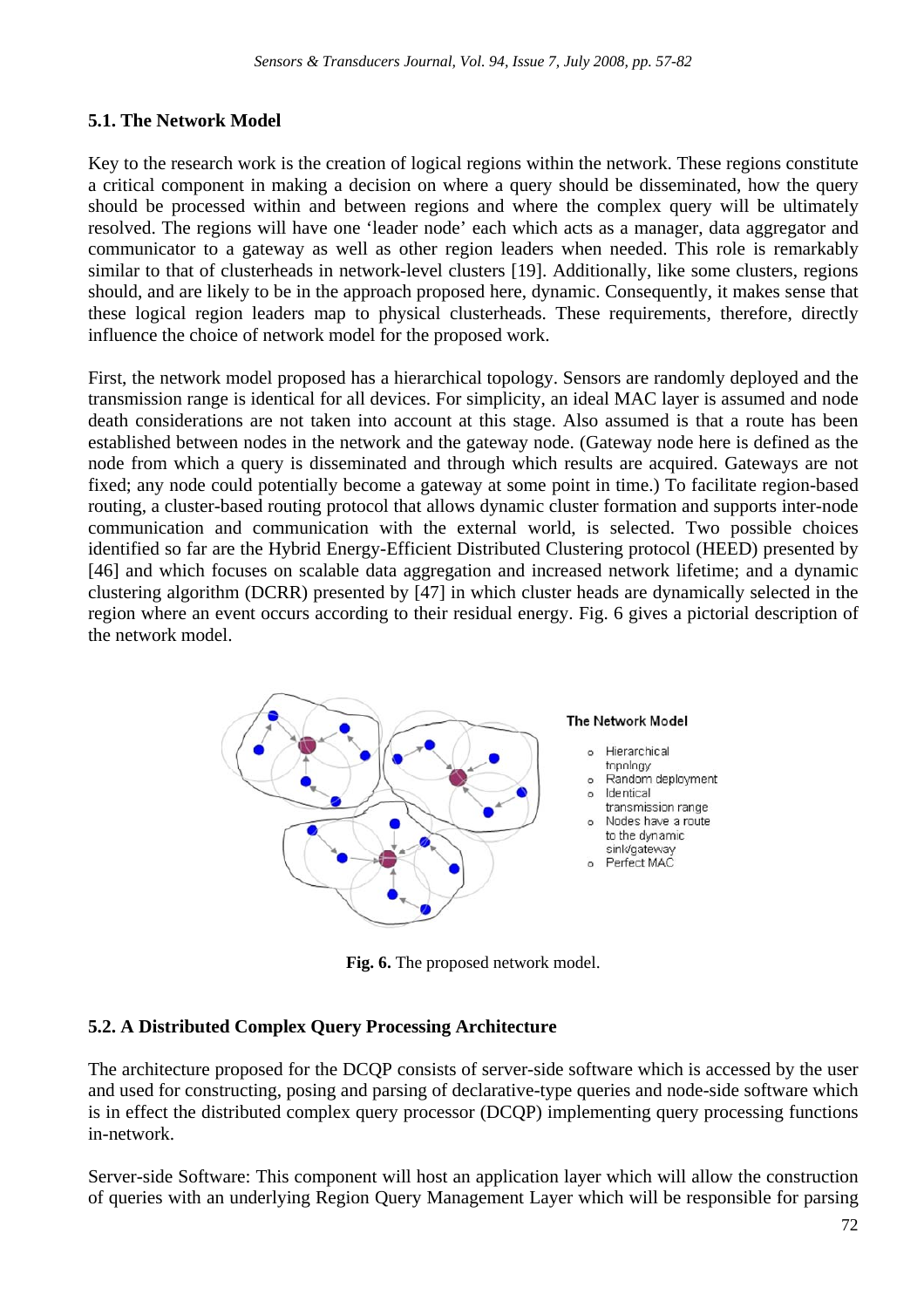of these queries and dissemination to the network. Additionally, the server-side software will allow the receipt of query results for both presentation purposes and for persistent storage. Fig. 7 shows the server-side architecture.



**Fig. 7.** DCQP Server-side architecture.

A key output of the work described here will be the creation of a system that will allow the user to either specify new logical regions as a component of a query being constructed or make use of regions already in existence within the network. This will involve the extension of a SQL-based query language to incorporate the region construct and the development of an associated parser for the language. The region abstraction will be a part of the query language used, and is essential to query dissemination as well as the creation of query execution plans.

Node-side Software: This component will also host a region query management layer which will from an architectural standpoint sit above the network layer. The node-side component is really a distributed query processor hosted by all nodes in the network.



**Fig. 8.** DCQP Node-side architecture.

The region query management layer will deal with query reception, dissemination, processing and delivery of results. In addition, this layer will need to manage the logical regions which are implemented as part of the complex query. This functionality will be implemented as a region management component of the query management layer itself.

Region management will include the creation, maintenance and updating of region information on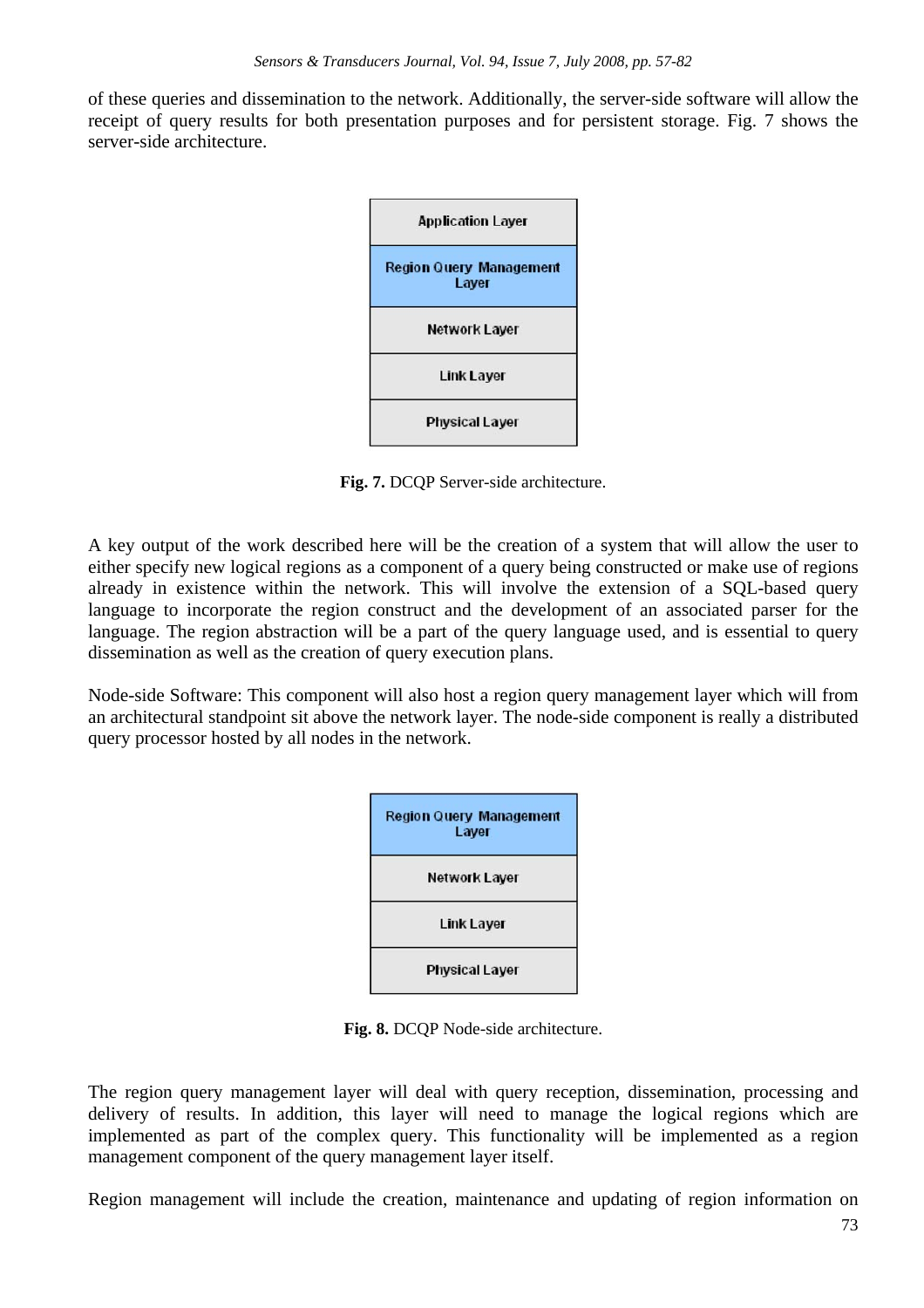each node within the network. This may involve, for example, a region leader upon receipt of a query, informing its members of a new attribute of interest; or perhaps the termination of a previously posed query along with its associated regions; or the handing-off of a region leader's duties to a backup leader when the node's energy level falls below a certain threshold. Once a query is received, execution plans are created dynamically based on the required region formation or existing regions which need to be accessed. Region management is therefore an integral part of query plan formulation and query optimization. The query plan is then executed. Once results have been acquired these are communicated to the server-side component.

As in the Cougar system, the query management layer may have to interact with the routing mechanism in the network layer in order to enable in-network processing which is a key feature of the region-based query processing approach proposed. This interaction, however, is anticipated to be minimal since a cluster-based routing protocol which maps the logical regions to physical clusters is proposed as a way of minimizing intrusion into the network layer by the query management layer. Fig. 9 shows diagrammatically, the proposed complex query processing system architecture.



**Fig. 9.** A detail view of the functions provided by the complex query processing system.

In the following section, the DCQP approach is evaluated via simulation.

# **5.3. Acoustic Monitoring Using Region-based Querying**

Habitat monitoring is already a rich area of research in the area of WSNs particularly because of the benefits to science and education. Within this group are applications based on acoustic sensing, which are concerned with event detection and classification as well as monitoring and localization. Bioacoustics research is a specific example and acoustic sensing in that context can be used to help scientists acquire acoustic data which can then be used to distinguish between animals, species and census counts.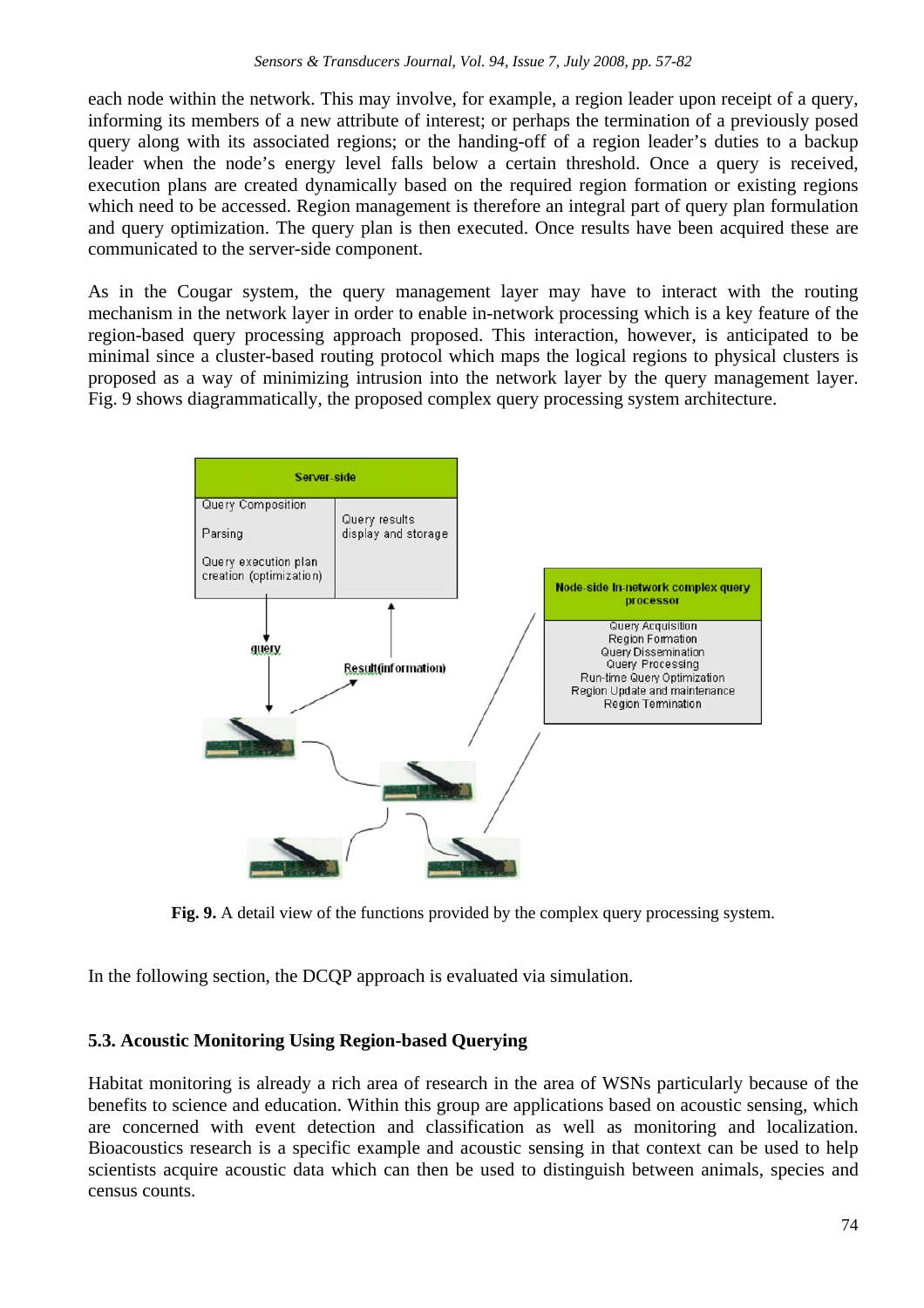The processing required for such applications usually involves complex signal processing operations and therefore present a number of challenges and requirements that are not evident in traditional monitoring systems. The challenges include the heavy computation needed due to very high data rates and the need for development of specific algorithms to facilitate on-line processing of very large amounts of data.

One such acoustic monitoring application, VoxNet focused on creating a system that allowed the detection of marmot alarm calls. The work was informed by the requirements of scientists and their desire to be able to detect these marmots in the field and then localize their positions. These calls, therefore, were used to help determine the location of the animal at the time the call was detected, relative to known burrow locations. Although for some systems simple recording and offline analysis of the data fulfills application requirements, in the case of this bioacoustic monitoring system it was important that the system produce timely results. The acoustic event detection and localization application consisting of eight nodes was deployed over an area of about 9800 sq meters (2.4 acres). A gateway node was then positioned about 200 m away from the nearest node. A map of the deployment is displayed in Fig. 10.



**Fig. 10.** Map of VoxNet deployment area.

**Localization of Acoustic Signals – the VoxNet approach:** Once an acoustic signal is detected by a node it is timestamped and an attempt made to determine the location of the sound. The localization algorithm used, the Approximated Maximum Likelihood algorithm (AML) [48] functions as follows: a stream of audio is processed through a 'fast path' detector to identify possible alarm calls; the algorithm then estimates bearing to the caller from multiple points followed by fusion of those estimates to produce an estimate of the sound location.

The algorithm was expressed as a WaveScript program which is a logical dataflow graph of stream operators connected by streams. Once the program runs on these input streams results are streamed back to data storage components, in this case the gateway or sink node. This execution of the WaveScript program constitutes the extent of in-network processing with the result being an estimate of the direction of arrival (DOA) of the acoustic signal. Timestamped, DOA values are then sent on by nodes detecting acoustic events to the sink. In some cases, depending on time availability, AML may not be executed on the node to produce DOA estimates and instead streams of raw detections are sent instead. The size of a DOA packet is 800 bytes as compared to 32 KB for a raw detection.

In the application a minimum of 3 acoustic signals or DOA estimates are needed to localize a sound. At the sink, these DOA estimates along with the timestamps are used to determine, first, whether the signals are indeed from the same acoustic event and if they are, they can be combined to determine the location at which the sound occurred.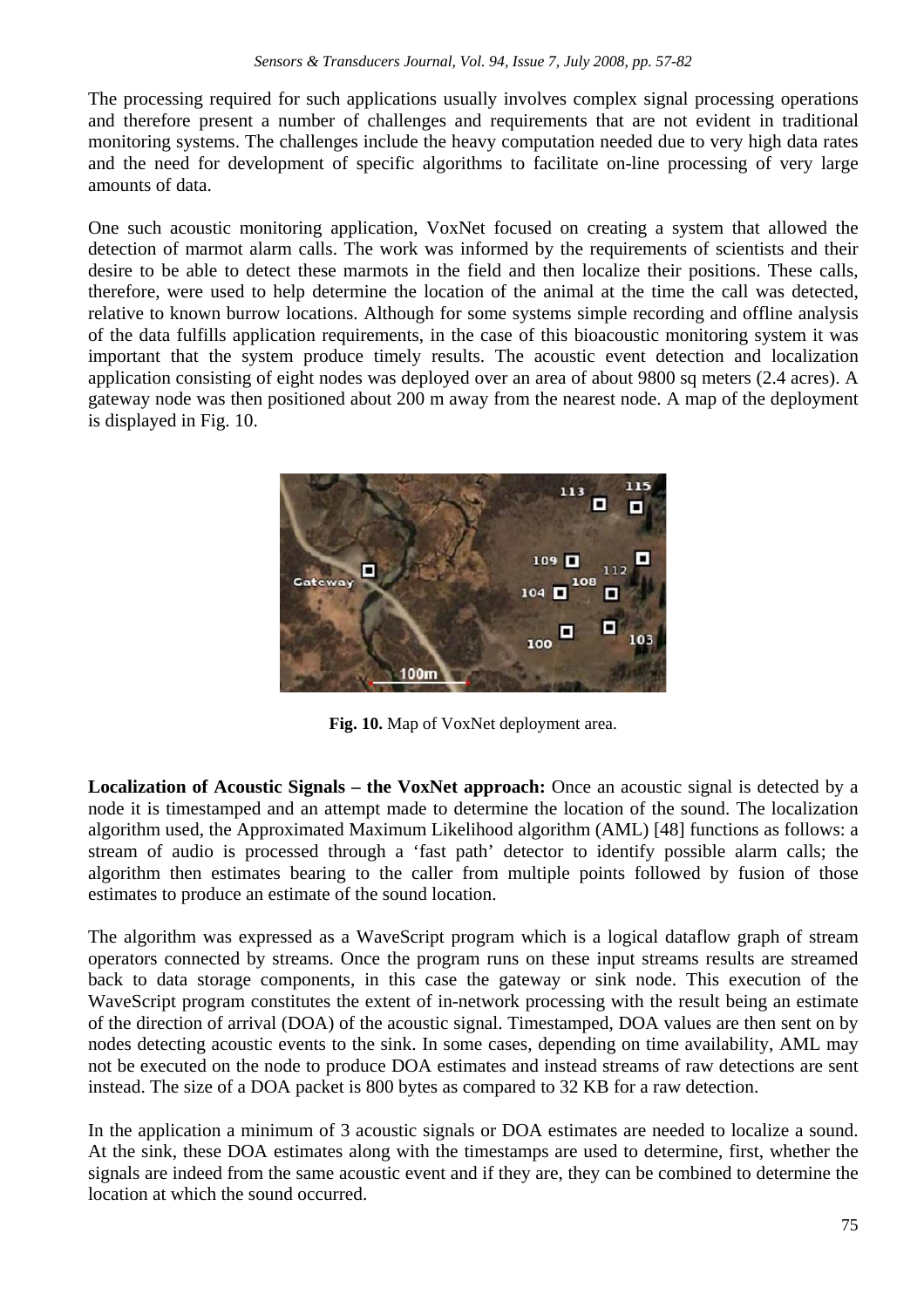For purposes of this work, metrics from the VoxNet deployment representing the number of data packets transmitted in localizing one event, the number of hops over which these were sent as well as the total distance traveled were used. A comparison was then made between the real-life deployment results and the results of the simulations incorporating in-network, region-based processing.

**A Region-based Approach to Acoustic Signal Localization:** The authors maintain that an approach that incorporated in-network processing using the concept of dynamic regions would be just as effective, if not more, than sending all raw data or partially processed data, that is, DOA estimates, back to the gateway or sink for analysis. In this set of experiments, given the limitations of the simulator used, estimation of query processing times and generation of random events were not possible. Instead, metrics not dependent on time, like packet size, hop count and number of packets transmitted were used to compare the efficiency and feasibility of the approach as compared to that taken in the VoxNet application in the field.

**Simulation Scenario and Setup:** For all simulations, a number of controls were maintained:

- The deployment of nodes in the simulator mirrored the actual real-life deployment topology. Nine nodes including the sink were positioned in the simulation window at the same relative locations as they were positioned in the actual deployment.
- All nodes were initialized with an equal and consistent amount of energy.
- Radio broadcast range was set at a 200 unit radius (a unit corresponding to a meter). This was the broadcast range of nodes in the VoxNet deployment.
- Each node's location was unique within the two-dimensional plane.
- A list of acoustic events, the ID of nodes which should detect these events and the intervals at which these events are to occur was defined prior to the start of each simulation. Lists contained between 3 and 5 events.

# **5.3.1. Region Based Query Resolution**

A continuously running, event detection task (referencing the event list) is implemented on all nodes. At each time interval (a system clock tick), each node checks the event list. If an event for that node exists and the current time matches the scheduled event an acoustic event is triggered.

The detecting node logs the time of the event and checks if it has any related inquiries in its 'inquiry cache'. An inquiry indicates that another node has previously detected a possibly correlated event and has requested and is possible awaiting a response. If a node with an inquiry message in its inquiry cache detects a *related* event (that is, it is within the valid time slot) it sends a response to the node that sent the inquiry. If the node detecting the event does not have any inquiries, it sets itself as a region leader and sends an *inquiry* message to its one hop neighbours. This inquiry message contains the ID of the node that has detected the event and the event's timestamp. A node receiving this message registers the inquiry if it has not had an event that matches that inquiry. A matching or related event is one that falls within a time slot which was determined practically through using the simulator. If the node detecting the event does have an inquiry, it checks to see if its event has occurred within the *valid time slot* (a time range is used to indicate whether two or more signals are correlated and therefore considered as relating to the same acoustic event; this is referred to as the *valid time slot*) and a 'DATA' message is transmitted to the node who sent the inquiry message (the region leader). Any event occurring out of the valid time slot will not be sent to the region leader in response to its inquiry message.

The region leader upon receipt of a DATA message, records that message and if it has already received the minimum (3) required or more sends the result to the sink via a RESULT message. In the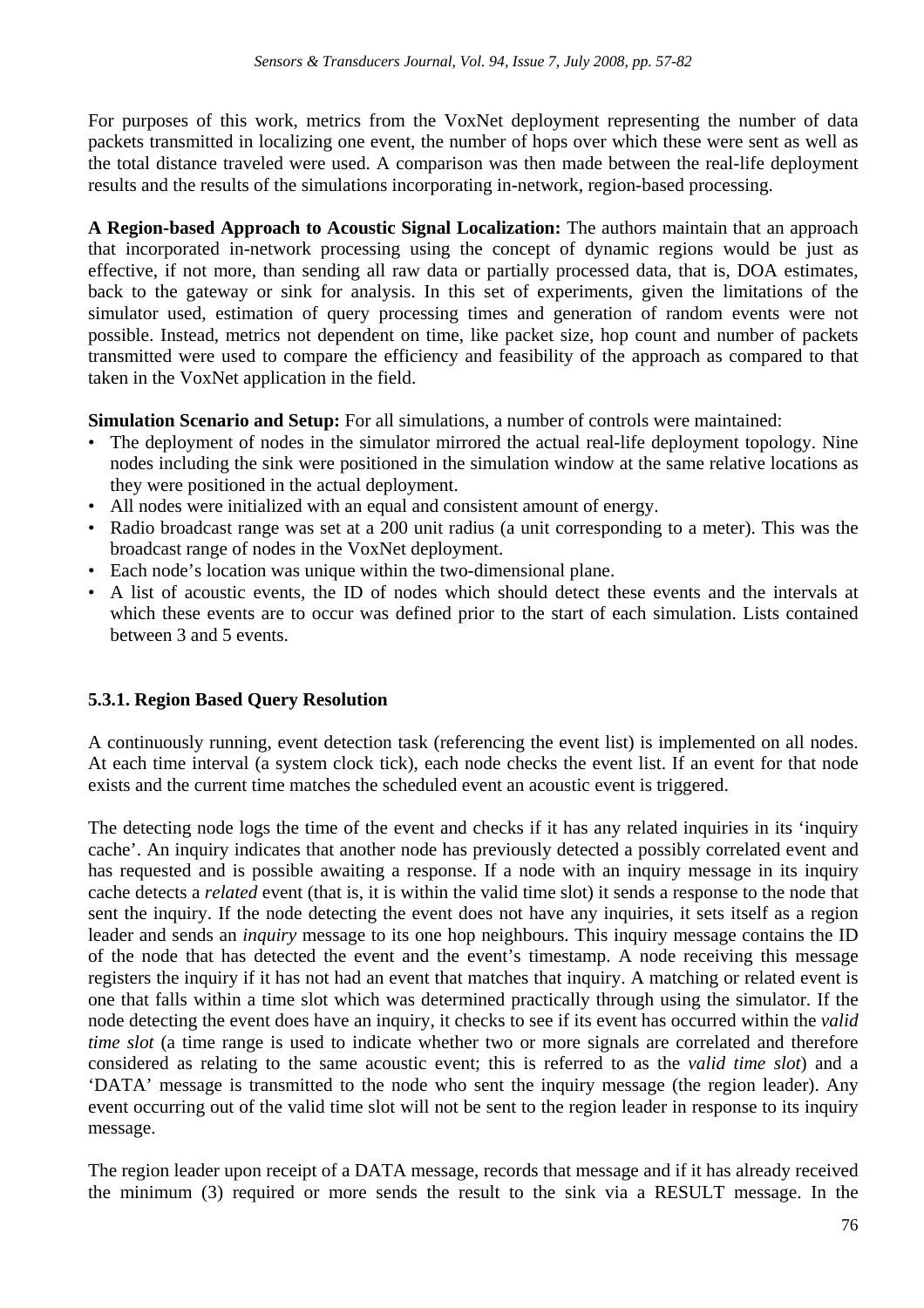simulation, if the region leader has already received 3 messages it still waits for a period of time before sending a result on. The reason is that the greater the number of messages the better the accuracy of the measurement (this is also the model used in the VoxNet system.) The time a region leader waits, again, was determined through use of the simulator although in the real life deployment this value was determined experimentally and is referred to as a fuzz factor.



**Fig. 11.** Region-based approach to processing of acoustic data.

The simulation was allowed to run until either a result was sent to the sink or if the time for detection of a particular event had elapsed. For example, an insufficient number of detections (less than 3) were detected within the valid time slot. The results of this simulation in comparison to the in-the-field results are analyzed in Sections 5.4 and 5.5.

# **5.4. Efficiency of Region-based Querying**

The results obtained indicate that regions **can** be used to support in-network query processing. In analyzing how much more efficient, if at all, the region-based approach is as compared to the innetwork aggregation and centralized approaches, energy efficiency is evaluated using one parameter, that is, the number of messages generated in returning a query response to the sink.

The results of running a number of 50-node simulations indicate that on average region-based query processing resulted in an almost 86% decrease in the number of transmissions over the centralized approach and a 68% decrease on average over the approach using in-network aggregation.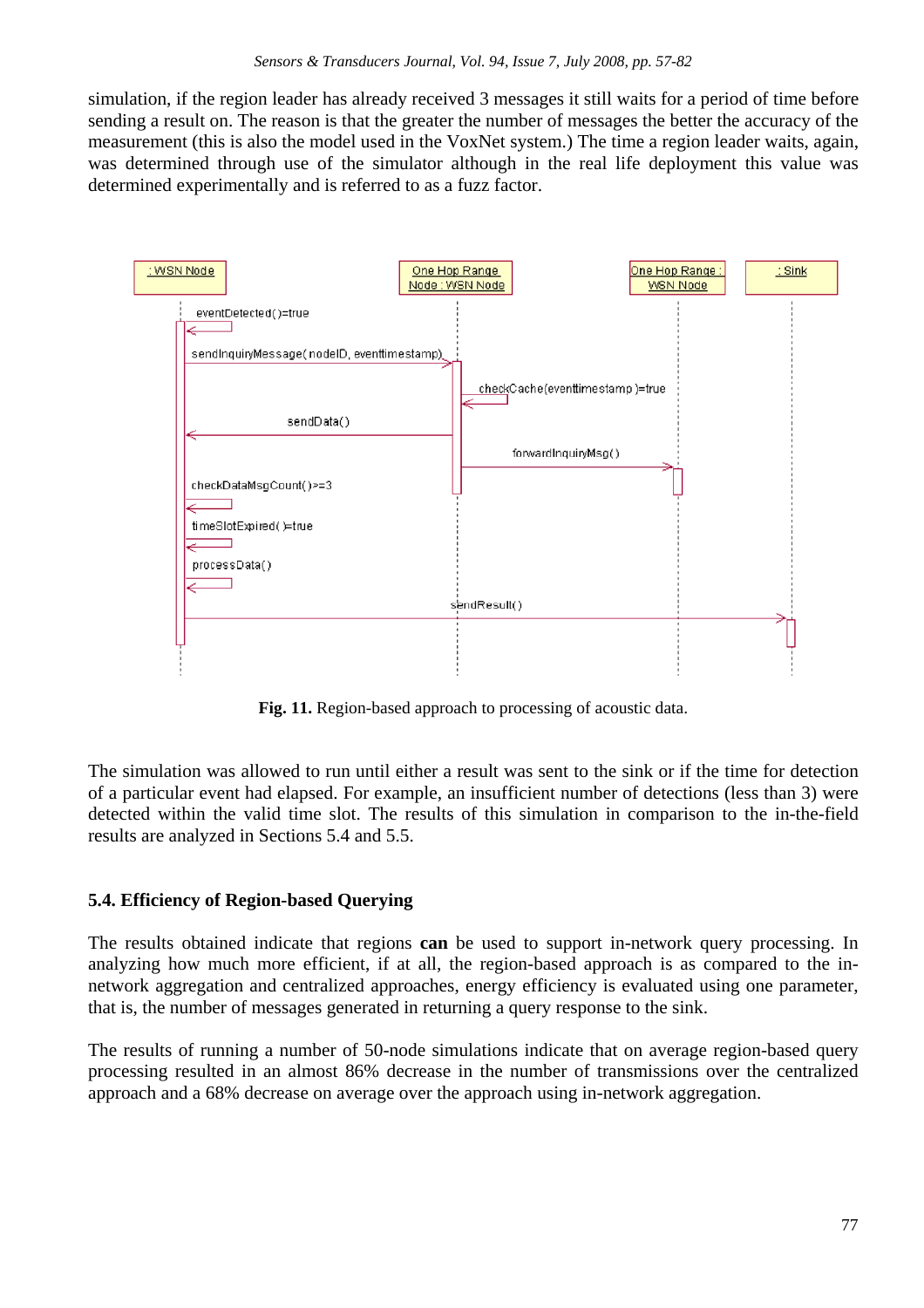*Sensors & Transducers Journal, Vol. 94, Issue 7, July 2008, pp. 57-82*



**Fig. 12.** Comparison of number of messages required for query resolution in a 50-node network.



**Fig. 13.** Comparison of number of messages required for query resolution in a 100-node network.



**Fig. 14.** Comparison of number of messages required for query resolution in a 150-node network.

For a 100-node simulation the results were equally impressive with over 91% reduction over the centralized approach and an almost 65% decrease when compared to the simulation using in-network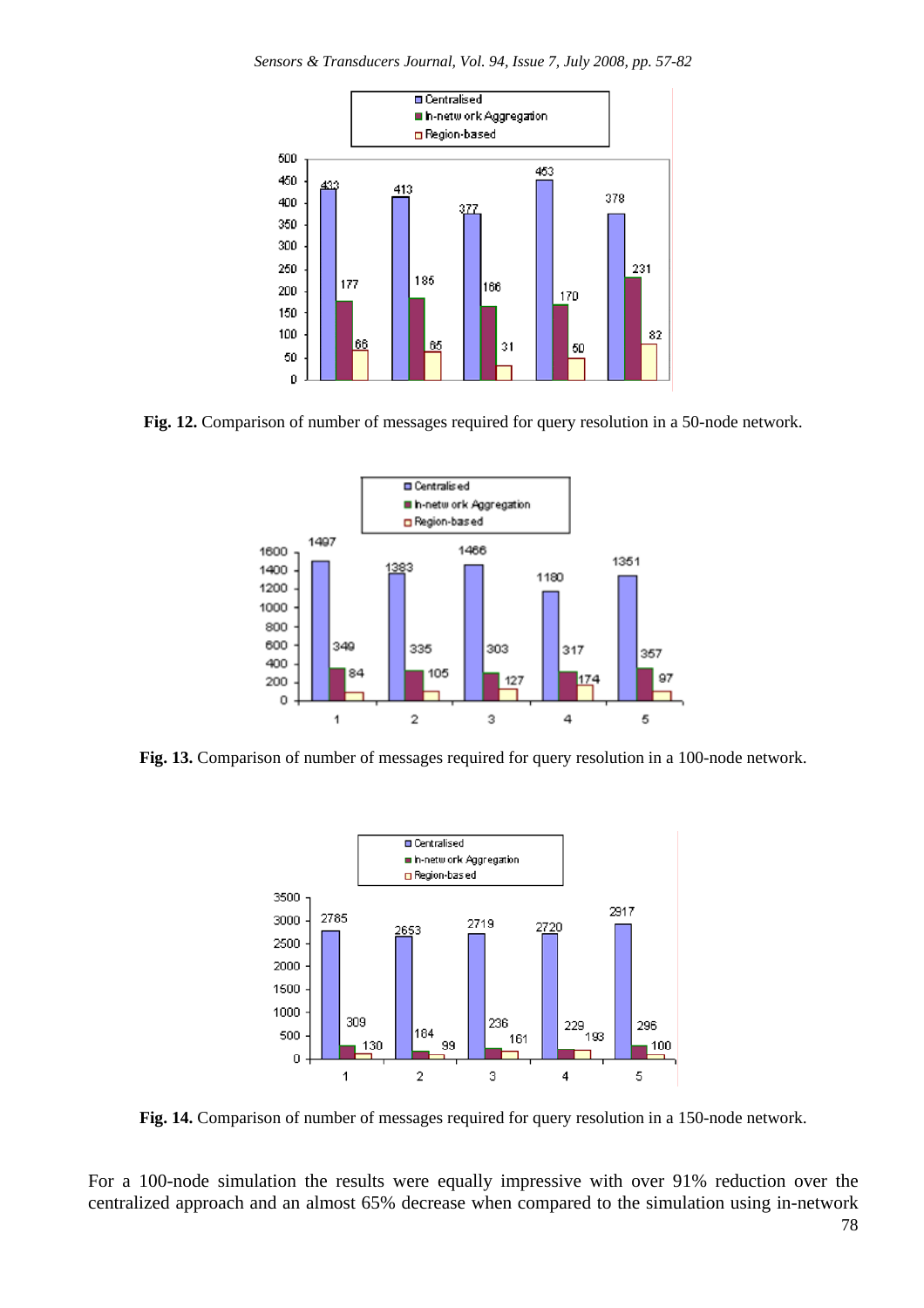aggregation. For a 150-node simulation the results for the region-based approach were more marked when compared to the centralized approach with over 95% reduction in the number of messages while there was an over 45% decrease when compared to the simulation using in-network aggregation.

The results although showed that the efficiency of the region-based querying approach increased as the size of the network increased when compared to the centralized approach, going from 86% to 91% to 95% for a 50, 100 and 150 node network respectively. In comparison to the in-network aggregation approach, however, this was not the case. Although communication was less, the relative percentages showed an overall decrease, going from 68% to 65% to 45% for a 50, 100 and 150 node network respectively. It would have been interesting to run these algorithms on even larger networks in determining whether this trend would continue, however, the limitation of the simulator used made this impossible at this time. Based on these results, however, although feasible, the scalability of the region-based approach is an issue to be considered and examined more closely in future work.

#### **5.5. Effectiveness of Region-based Querying**

Again, the results obtained indicate that regions **can** be used to support in-network query processing and are a viable approach in the context of a real-life deployment scenario. In analyzing the effectiveness and feasibility of the region-based processing approach compared to that used in the VoxNet application a number of measures were taken. First, the number of data packets was measured and along with the packet size was used to calculate the total data transmission required for query resolution. This was done in multiple runs for cluster/region sizes of 3 and 4 nodes in the case of the VoxNet and region-based approaches respectively, and an average taken. In addition, the average total data transported was calculated for the VoxNet system in scenarios where all raw data was sent to the sink and also in cases where in-network processing for DOA estimation was carried out.

The results, displayed in Fig. 15, clearly indicate that in terms of data transmission savings the regionbased approach exhibits an advantage over the query processing approach used in the VoxNet system. This was evident even when some in-network processing was carried out. For a 3 and 4 node region there was approximately a 28% and 38%, reduction respectively in the amount of data transmitted over the VoxNet approach with in-network processing. The decrease is even more marked with figures of 61% and 67% for the VoxNet processing approach with no in-network analysis.



**Fig. 15.** Total amount of data transmitted in query resolution.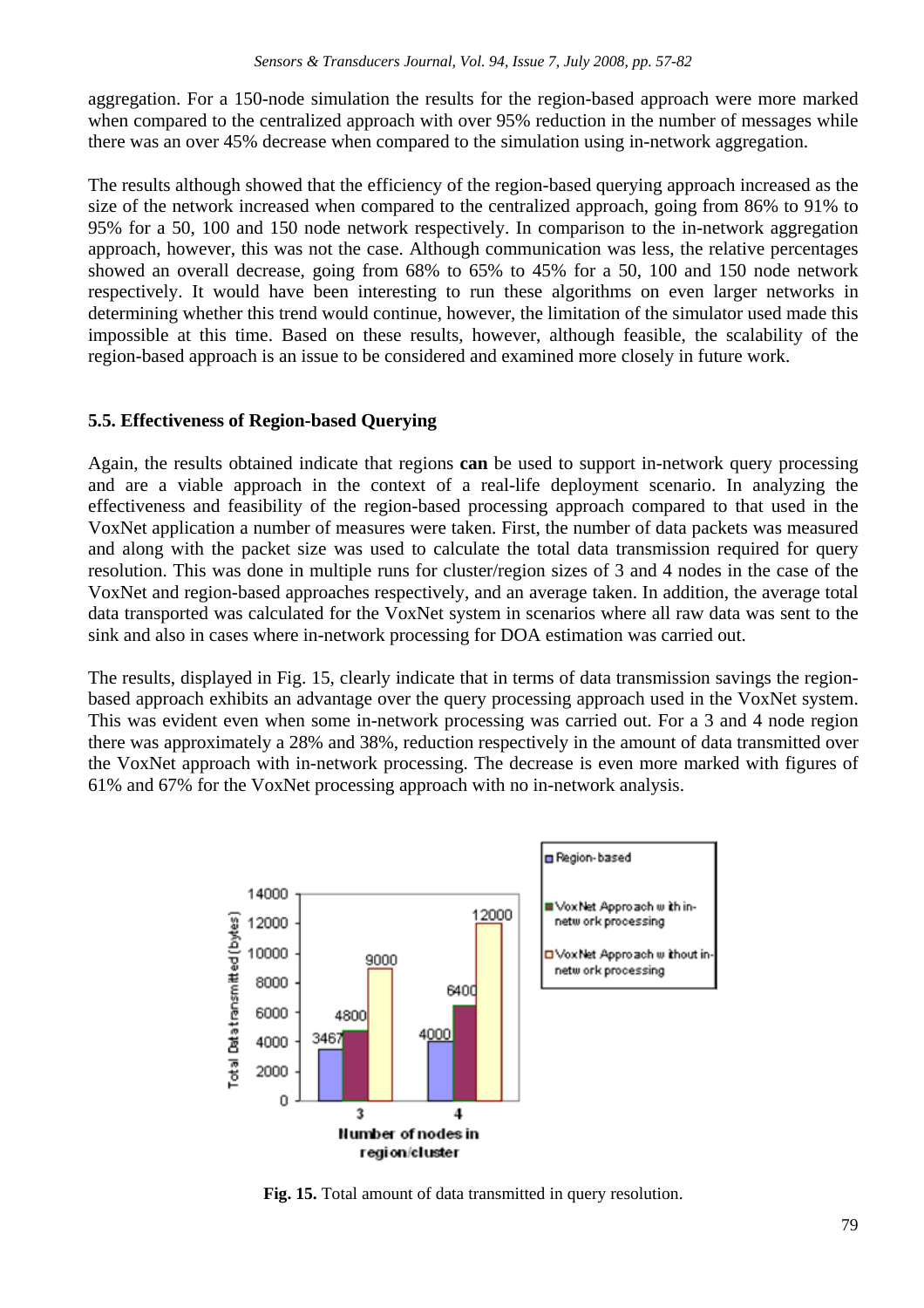The simulation again confirmed the feasibility of the approach although a number of issues need to be investigated in future work. One, as identified before, is the scalability of the approach. In this simulation the network was quite small (9 nodes) and the regions created as a consequence also limited in size. An interesting exercise for the future would be to investigate the approach using larger regions and also to test the region query processing algorithm in the field.

# **6. Conclusions**

An extensive literature review has shown the absence of complex query mechanisms in the query processing systems in use today. The review did highlight, however, applications in which these queries could be used along with in-network processing to both extend and improve WSNs' deployment value.

Both the usefulness of complex queries and the feasibility of using the proposed logical abstractions (called regions) to facilitate query processing in WSN systems have been positively assessed. The preliminary experiments have produced promising results but also highlighted a number of areas that present the community with open research questions: What are the means for efficient query-based region setup? How can dynamic regions be implemented which can change while query processing is occurring? (This becomes extremely important in cases where regions are established over an attribute that is changing with time); What is the network size/scale at which the cost of region set-up is justified? (Combining it with cluster formation to reduce energy consumption is perhaps one approach); For simplicity, the work here considered a scenario where a node could only be a member of a maximum of one region. Ideally, nodes should be able to be members of multiple regions. A node's single region membership can be an issue in facilitating the processing of multiple queries simultaneously or processing complex queries containing subqueries with additional attributes of interest. Moreover, here, once a response was sent to the sink the querying process terminated. In future work, the idea of the sink issuing further queries needs to be investigated as well as inter-region communication. Finally, what are the hardware support requirements to enable a system such as the one here be reliably deployed?

This is clearly a fruitful domain and although much has been achieved, it is the authors' belief that there is much still to be done to make WSN information extraction acceptable and accessible to a wider audience.

# **References**

- [1]. T. Daniel, R. M. Newman, E. Gaura, and Mount S, Complex query processing in wireless sensor networks, In *Proc. 2nd ACM International Workshop on Performance Monitoring, Measurement, and Evaluation of Heterogeneous Wireless and Wired Networks, PM2HW2N'07*, 2007*,* pp. 53–60.
- [2]. Argo. Argo: part of the integrated global observation strategy, 2007, www-argo.ucsd.edu
- [3]. A. Mainwaring, J. Polastre, R. Szewczyk, D. Culler, J. Anderson, Wireless sensor networks for habitat monitoring, In *Proceedings of the ACM International Workshop on Wireless Sensor Networks and Applications*, Atlanta, GA, United States, 2002*,* pp. 88–97.
- [4]. K. Martinez, R. Ong, J. Hart, Glacsweb: A sensor network for hostile environments, In *Proceedings of 1st Annual IEEE Communications Society Conference on Sensor and Ad Hoc Communications and Networks*, Santa Clara, CA, United States, 2004, pp. 81–87.
- [5]. Grape Networks, Grape networks' climate genie, 2007, http://findarticles.com/p/articles/mi\_m0EIN/ is\_2007\_Nov\_12/ai\_n21094407
- [6]. M. Hirafuji, T. Fukatsu, T. Haoming, T. Watanabe, S. Ninomiya, A wireless sensor network with fieldmonitoring servers and metbroker in paddy fields, In *Proceedings of World Rice Research Conference*, Tokyo and Tsukuba, Japan, 2004.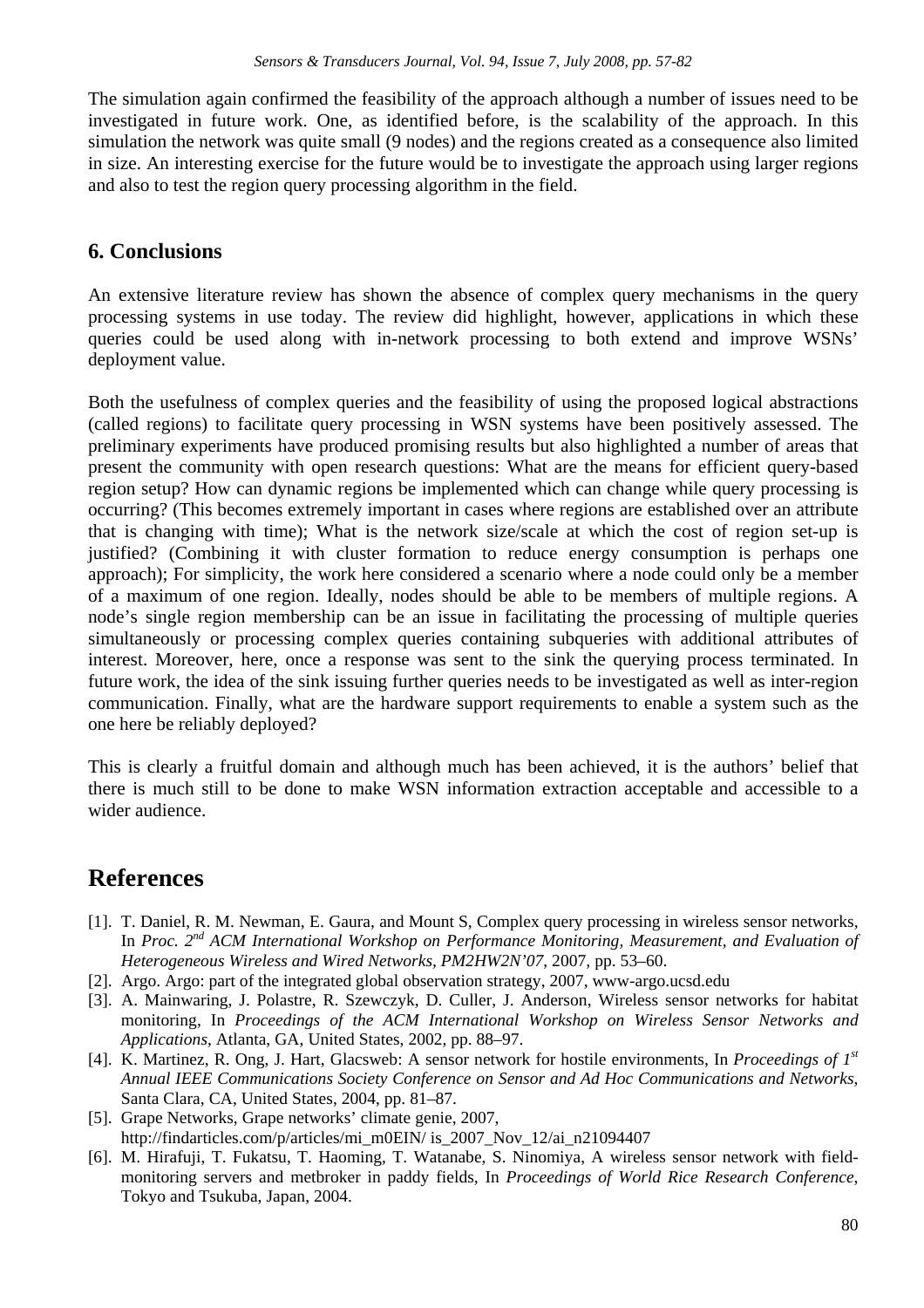- [7]. Ning Xu, Sumit Rangwala, Krishna Kant Chintalapudi, Deepak Ganesan, Alan Broad, Ramesh Govindan, and Deborah Estrin, A wireless sensor network for structural monitoring, *In Proceedings of the 2nd International Conference on Embedded Networked Sensor Systems*, Baltimore, MD, United States, 2004, pp. 13–24.
- [8]. Jerome Peter Lynch, Kincho H. Law, Anne S. Kiremidjian, Thomas Kenny, and Ed Carryer, A wireless modular monitoring system for civil structures. In *Proceedings of SPIE - The International Society for Optical Engineering*, Los Angeles, CA, United States, 2002, pp. 1–6.
- [9]. Codeblue: Wireless sensor networks for medical care, 2007,
- http://www.eecs.harvard.edu/~mdw/proj/codeblue
- [10]. AID-N. Aid-n Project 2007, http://www.aidn.org.au
- [11]. Kim Sukun, Pakzad Shamim, Culler David, Demmel James, Fenves Gregory, Glaser Steven, and Turon Martin, Health monitoring of civil infrastructures using wireless sensor networks, In *Proceedings of Information Processing in Sensor Networks, IPSN 6th International Symposium,* April 2007, pp. 254-263.
- [12]. B. Son, Yong-sork Her, and Jung-Gyu Kim, A design and implementation of forest-fires surveillance system based on wireless sensor networks for South Korea mountains, *International Journal of Computer Science and Network Security*, 6, 9B, 2006, pp. 124–130.
- [13]. Carl Hartung, Richard Han, Carl Seielstad, and Saxon Holbrook, Firewxnet: A multi-tiered portable wireless system for monitoring weather conditions in wildland fire environments, Vol. 2006 of *4th International Conference on Mobile Systems, Applications and Services (MobiSys 2006)*, Uppsala, Sweden, 2006, pp. 28–41.
- [14]. Narayanan Sadagopan, Bhaskar Krishnamachari, and Ahmed Helmy, Active query forwarding in sensor networks. *Ad Hoc Networks*, 3, 1, 2005, pp. 91–113.
- [15]. Atish Datta Chowdhury and Shivashankar Balu, Consensus: A system study of monitoring applications for wireless sensor networks, *Proceedings - Conference on Local Computer Networks, LCN, Tampa, FL, United States*, IEEE Computer Society, Los Alamitos, CA United States, 2004, pp. 587–588.
- [16]. I. Carreras, I. Chlamtac, H. Woesner, and H. Zhang, Nomadic sensor networks, In *Proceedings of the 2nd European Workshop on Wireless Sensor Networks, EWSN 2005*, Istanbul, Turkey, 2005, pp. 166–175.
- [17]. H. Karl and A. Willig, A short survey of wireless sensor networks, *Technical TKN-03-018*, Telecommunication Network Group, Technische Universitat, 2003.
- [18]. I. F. Akyildiz, W. Su, Y. Sankarasubramaniam, and E. Cayirci, Wireless sensor networks: a survey, *Computer Networks*, 38, 4, 2002, pp. 393–422.
- [19]. Ali Iranli, Morteza Maleki, and Massoud Pedram. Energy efficient strategies for deployment of a two-level wireless sensor network, In *Proceedings of the International Symposium on Low Power Electronics and Design* , San Diego, CA, United States, 2005*,* pp. 233–238.
- [20]. Gilman Tolle, Joseph Polastre, Robert Szewczyk, David Culler, Neil Turner, Kevin Tu, Stephen Burgess, Todd Dawson, Phil Buonadonna, David Gay, Wei Hong, A Macroscope in the Redwoods, *SenSys '05: Proceedings of the 3rd international conference on Embedded networked sensor systems*, ACM Press, New York, NY, USA, 2005, pp. 51-63.
- [21]. Phil Buonadonna, David Gay, Joseph M. Hellerstein, Wei Hong, and Samuel Madden, Task: Sensor network in a box, In *Proceedings of the 2nd European Workshop on Wireless Sensor Networks, EWSN 2005* , Istanbul, Turkey, 2005, pp. 133–144.
- [22]. S. R. Madden, M. J. Franklin, J. M. Hellerstein, and W. Hong, Tinydb: an acquisitional query processing system for sensor networks. *ACM Transactions on Database Systems*, 30, 1, 2005, pp. 122–173.
- [23]. K. Akkaya and M. Younis, A survey on routing protocols for wireless sensor networks. *Ad Hoc Networks*, 3, 3, 2005, pp. 325–349.
- [24]. M. Younis, M. Youssef, and K. Arisha, Energy-aware routing in cluster-based sensor networks, In *Proceedings of the 10<sup>th</sup> IEEE International Symposium on Modeling, Analysis, and Simulation of Computer and Telecommunications Systems* , 2002, p. 129.
- [25]. Nauman Israr and Irfan Awan, Multihop clustering algorithm for load balancing in wireless sensor networks, *International Journal of Simulation: Systems, Science and Technology*, 8, 3, 2007, pp. 13–25.
- [26]. C. Chen, J. Ma, Ke Yu, Designing energy-efficient wireless sensor networks with mobile sinks, 2006, http://www.sensorplanet.org/wsw2006/1\_Chen\_WSW06\_final.pdf
- [27]. P. Gupta and P. R. Kumar, The capacity of wireless networks, *Information Theory, IEEE Transactions on*, 46, 2, 2000, pp. 388–404.
- [28]. Rahul C. Shah, Sumit Roy, Sushant Jain, and Waylon Brunette, Data mules: Modeling and analysis of a three-tier architecture for sparse sensor networks, *Ad Hoc Networks*, 1, 2-3, 2003, pp. 215–233.